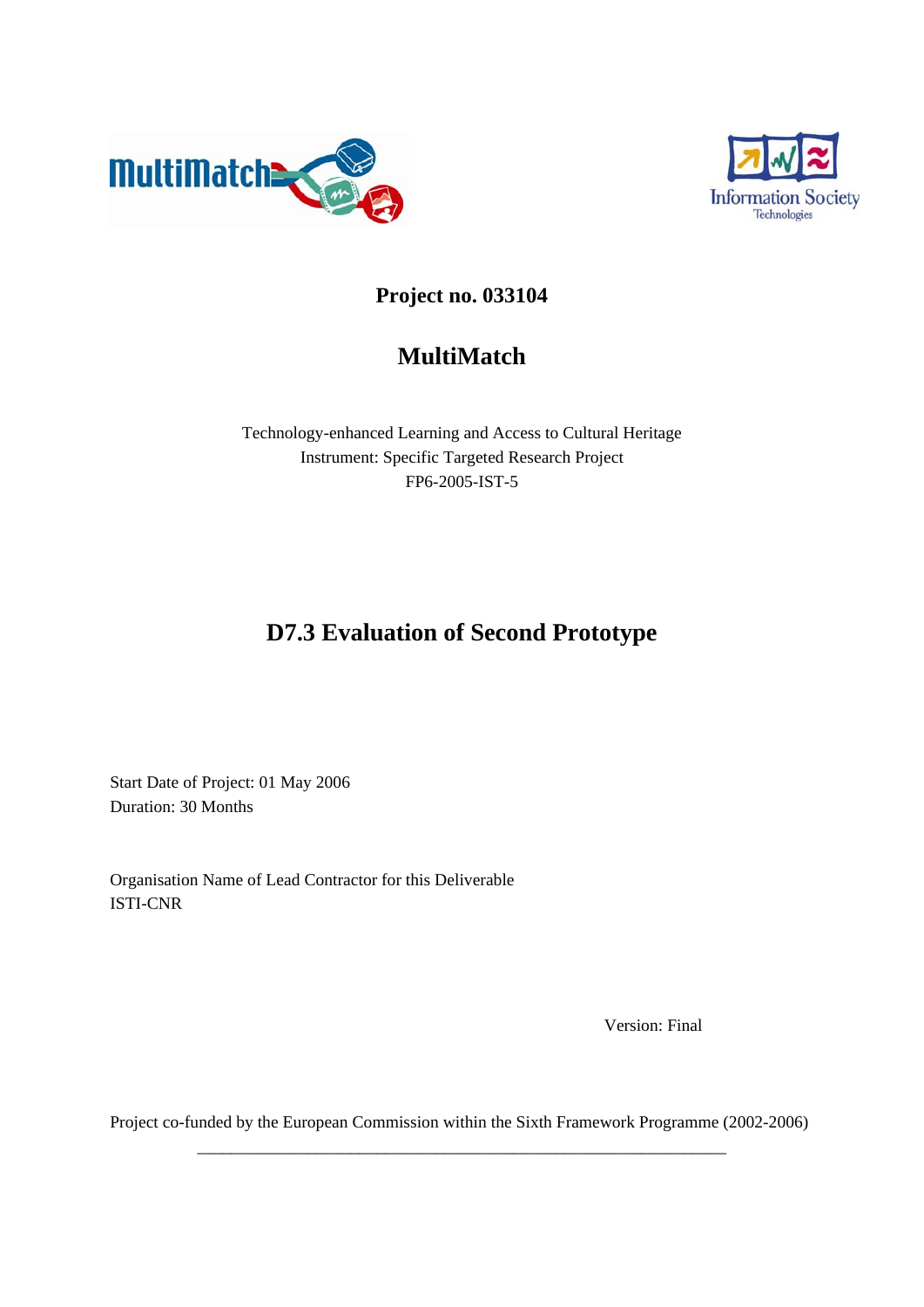



# **Document Information**

| Deliverable number:         | D7.3                                                                                                                              |
|-----------------------------|-----------------------------------------------------------------------------------------------------------------------------------|
| Deliverable title:          | <b>Evaluation of Second Prototype</b>                                                                                             |
| Due date of deliverable:    | September 2008                                                                                                                    |
| Actual date of deliverable: | November 2008                                                                                                                     |
| Authors:                    | Carol Peters, Eric Bruno, James Carmichael, Paul Clough, Gareth Jones,<br>Martha Larson, Stephane Marchand-Maillet, Eamonn Newman |
| Participant $(s)$ :         | ISTI-CNR, USFD, UniGE, Alinari, B&G, UA-BVMC                                                                                      |
| Workpackage:                | 7                                                                                                                                 |
| Workpackage title:          | Evaluation                                                                                                                        |
| Workpackage leader:         | <b>ISTI-CNR</b>                                                                                                                   |
| Dissemination Level:        | PU (Public)                                                                                                                       |
| Version:                    | Final                                                                                                                             |
| Keywords:                   | multilingual multimedia information retrieval component evaluation                                                                |

## **History of Versions**

| <b>Version</b> | <b>Date</b> | <b>Status</b>                        | <b>Author (Partner)</b>                                                | <b>Description/Approval Level</b> |
|----------------|-------------|--------------------------------------|------------------------------------------------------------------------|-----------------------------------|
| V <sub>1</sub> | 29.10.08    | Outline                              | Carol Peters, ISTI-<br><b>CNR</b>                                      | Circulated to partners involved   |
| V <sub>2</sub> | 3.11.08     | Input for<br>sections 3, 4,<br>5 & 6 | Martha Larson, UvA,<br>James Carmichael,<br>USFD, Eric Bruno,<br>UniGE | Waiting for input for Section 2   |
| V <sup>3</sup> | 3.12.08     | Final                                |                                                                        | Final                             |

# **Abstract**

The results of the evaluation of the components of the second MultiMatch system prototype (P2) are reported and details of the experiments that have been conducted are given. The evaluation has focussed on laboratory-based assessment. Performance of individual components and of the overall system is discussed. Fields trials are described in Deliverable 7.4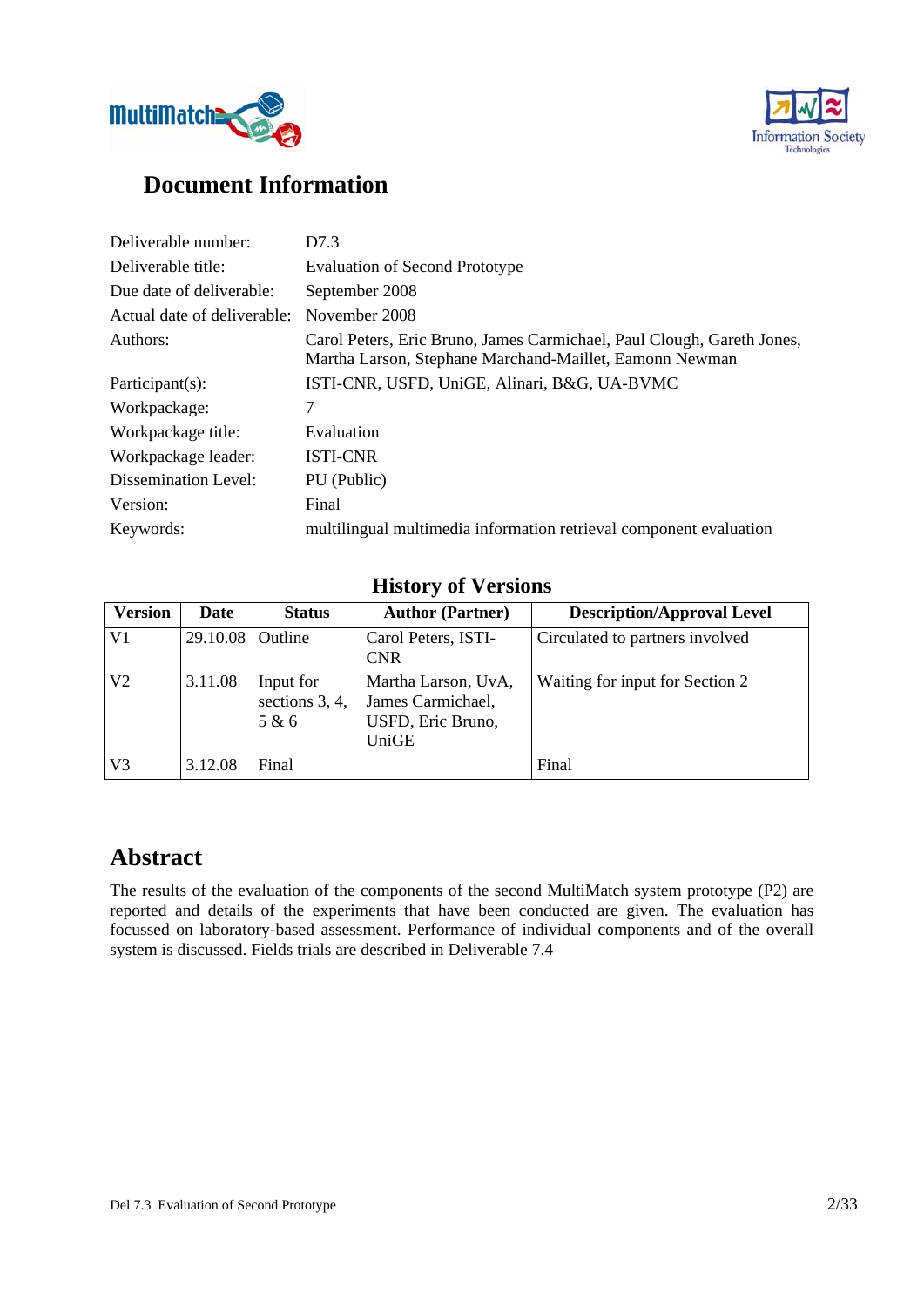



# **Table of Contents**

| 1     |  |
|-------|--|
| 2.    |  |
| 2.1   |  |
| 2.1.1 |  |
| 2.1.2 |  |
| 2.1.3 |  |
| 2.1.4 |  |
| 2.1.5 |  |
| 2.2   |  |
| 2.3   |  |
| 3.    |  |
| 3.1   |  |
| 3.2   |  |
| 3.2.1 |  |
| 3.2.2 |  |
| 4.    |  |
| 5.    |  |
| 6.    |  |
| 6.1   |  |
| 6.1.1 |  |
| 6.1.2 |  |
|       |  |
|       |  |
|       |  |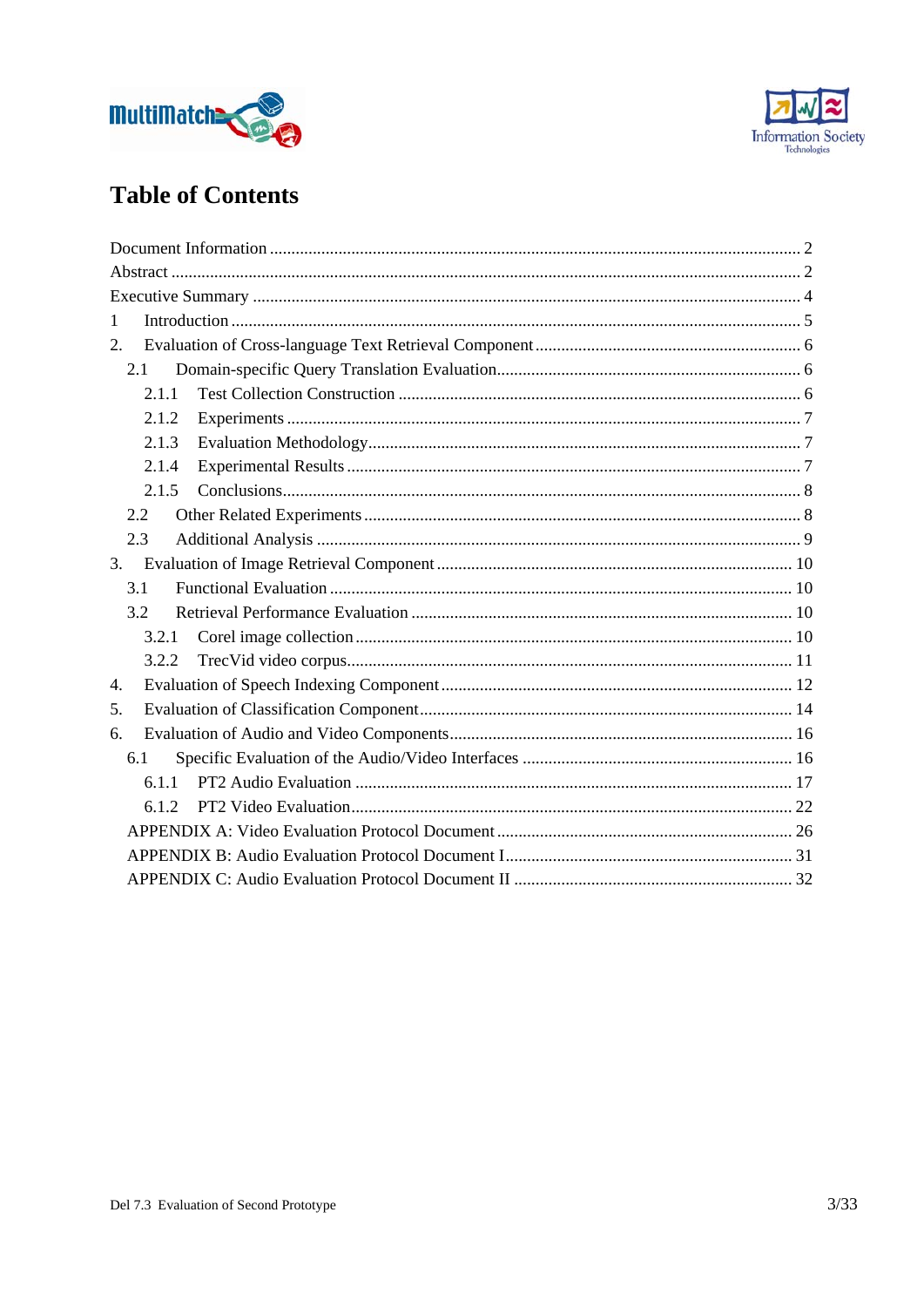



# **Executive Summary**

The aim of the MultiMatch evaluation activity is to ensure that the individual components and the complete system prototypes are tested and that their development is assessed during the project lifecycle with respect to performance and usability (i.e. laboratory-based and user-centred evaluation). Component and system development is monitored to ensure that the functional specifications defined in WP 1 are respected. In this deliverable we describe component evaluation for the second system prototype (P2). Time constraints and the limited resources available have meant that evaluation has mainly focused on those areas where ground truth in some appropriate form is already existing.

The deliverable is divided into 5 main sections. In the first part (Section 2) the experiments conducted to test the cross-language text retrieval components are described. Evaluation of query translation is carried out on collections of user queries provided by CH organisations. The output of the hybrid translation system is compared to that of the commercial MT system. The user queries are translated by both systems and where the outputs differ, they are assessed by native speakers. Results of this experiment show that the hybrid system is much more effective at translating these queries for search.

Section 3 reports the evaluation of the Cross Modal Search Engine (CMSE), which provides the image search service for the second prototype. The CMSE builds a multi-modal index of the MultiMatch audiovisual data and delivers search facilities through the *query by text* combined to *query by examples* paradigms*.* The evaluation consists in testing its functional work flow as well as its retrieval performance using standard IR measure (*i.e.* MAP). Both the Corel image collection and the TRECvid video collection have been used in this assessment.

In order to evaluate the speech indexing component (Section 4), a set of 225 podcasts were gathered and a list of 60 queries were developed. Because of the effort involved with providing human relevance judgments to evaluate retrieval performance, the size and scope of the corpus needed to be restricted to Dutch-language podcasts drawn from the Kunststof podcast. The evaluation addressed the question of whether speech recognition transcripts provided viable indexing features for podcast retrieval.

Section 5 reports on the evaluation of the classification component on the Prototype 2 collection of video supplied by BandG. The choice was made to focus on this collection because of the availability of a substantial volume of ground truth in the form of subject class labels that had been assigned to the videos by archive professionals. Two sets of evaluations were conducted: in one labelled training data from the same video corpus was used; the other attacked the challenge of classifying video in the face of a lack of labelled training data.

Finally Section 6 describes the user-centred experiments performed to evaluate the PT audio and video components. This assessment has focused on the post-query retrieval process, i.e. what happens after the initial list of documents has been fetched from the server and presented to the user via the mediaspecific interfaces. The evaluation approaches adopted, therefore, essentially test the *intra-document*  search functionality.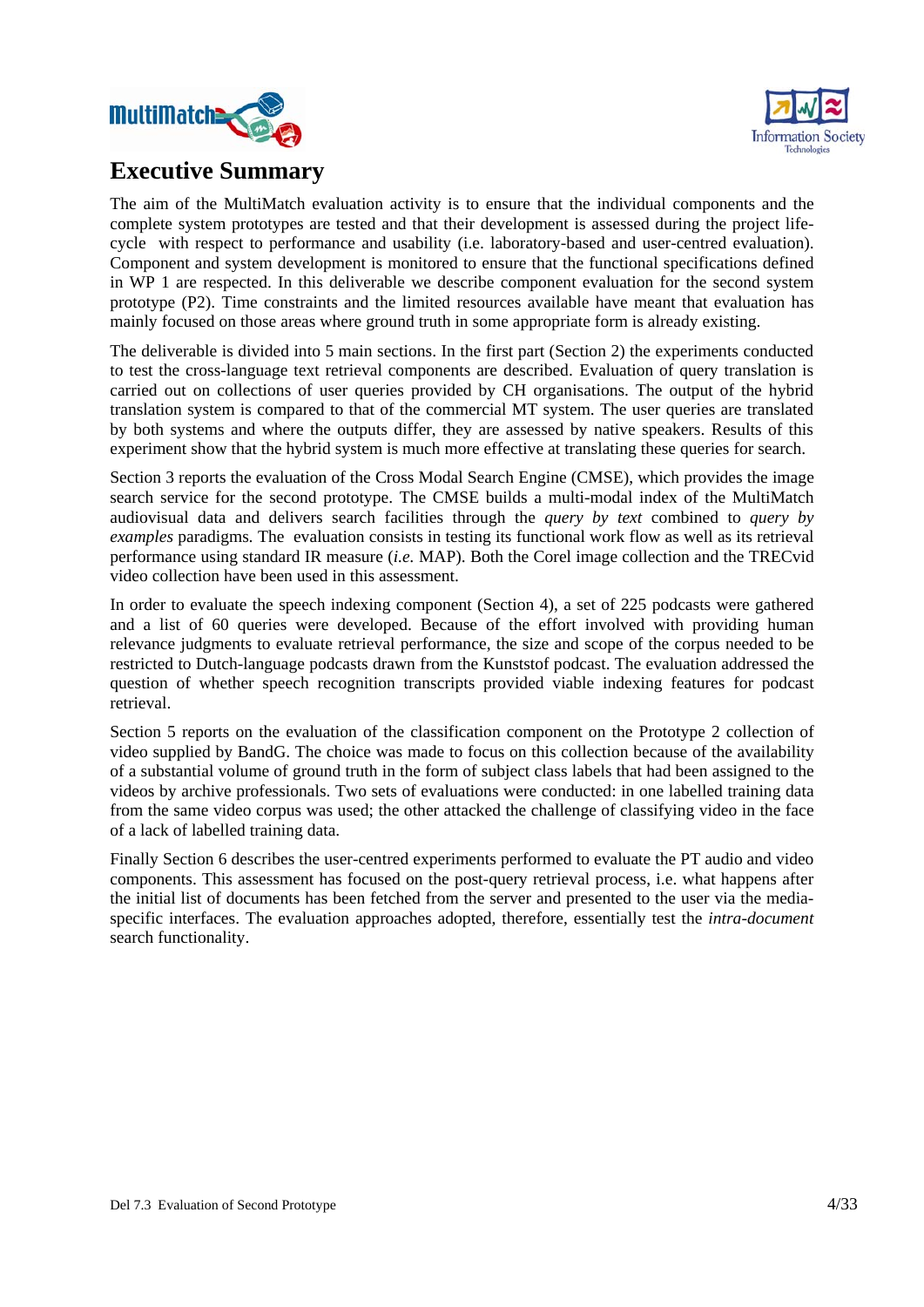



# **1 Introduction**

The aim of the MultiMatch evaluation activity is to ensure that the individual components and the complete system prototypes are tested and that their development is assessed during the project lifecycle with respect to performance and usability (i.e. laboratory-based and user-centred evaluation). Component and system development is monitored to ensure that the functional specifications defined in WP 1 are respected.

With respect to the second system prototype (P2), a first stage of this activity has been the internal component and system debugging and testing work. This has been described in Deliverables 4.2, 5.2 and 6.2 with respect to the separate indexing, retrieval and interface components, and in Deliverable 3.5 for the integrated system. In particular, the user interface was tested manually by all partners in a series of formal evaluation sessions where evaluators executed a set of pre-specified operations designed for combinatorial testing of P2's various services (see Del 3.5). In this deliverable we describe more formal component evaluation exercises for Prototype 2..

Unfortunately, it has not been easy to perform much component evaluation in time to be reported in this deliverable. In fact, the development and integration of the components for P2 has required more effort and time than initially expected and this has clearly impacted on the amount of strict objective evaluation exercises that it has been possible to conduct within our deadline. The limited resources available have also meant that evaluation has mainly focused on those areas where ground truth in some appropriate form is already existing.

However, several groups have reported that they are currently planning or conducting more extensive evaluation experiments and these will be the subject of scientific papers for publication.. Examples of these are experiments to be conducted using the ImageCLEF test collection to assess the performance of the Image retrieval component, and a planned set of User Experiments to test user satisfaction with the interface.

The contents of this deliverable will be complemented by Deliverable 7.4 which will report on the results of the field trials with three separate user groups and which have been aimed at assessing user interest in the project objectives and user satisfaction with the services and performance offered by Prototype 2.

The deliverable is organised as follows: Section 2 describes the evaluation of the cross-language text retrieval component; Section 3 reports the evaluation of the image retrieval component, Sections 4 and 5 report the evaluation of the speech indexing and the classification components, respectively; finally Section 6 describes the experiments performed to evaluate the audio and video components.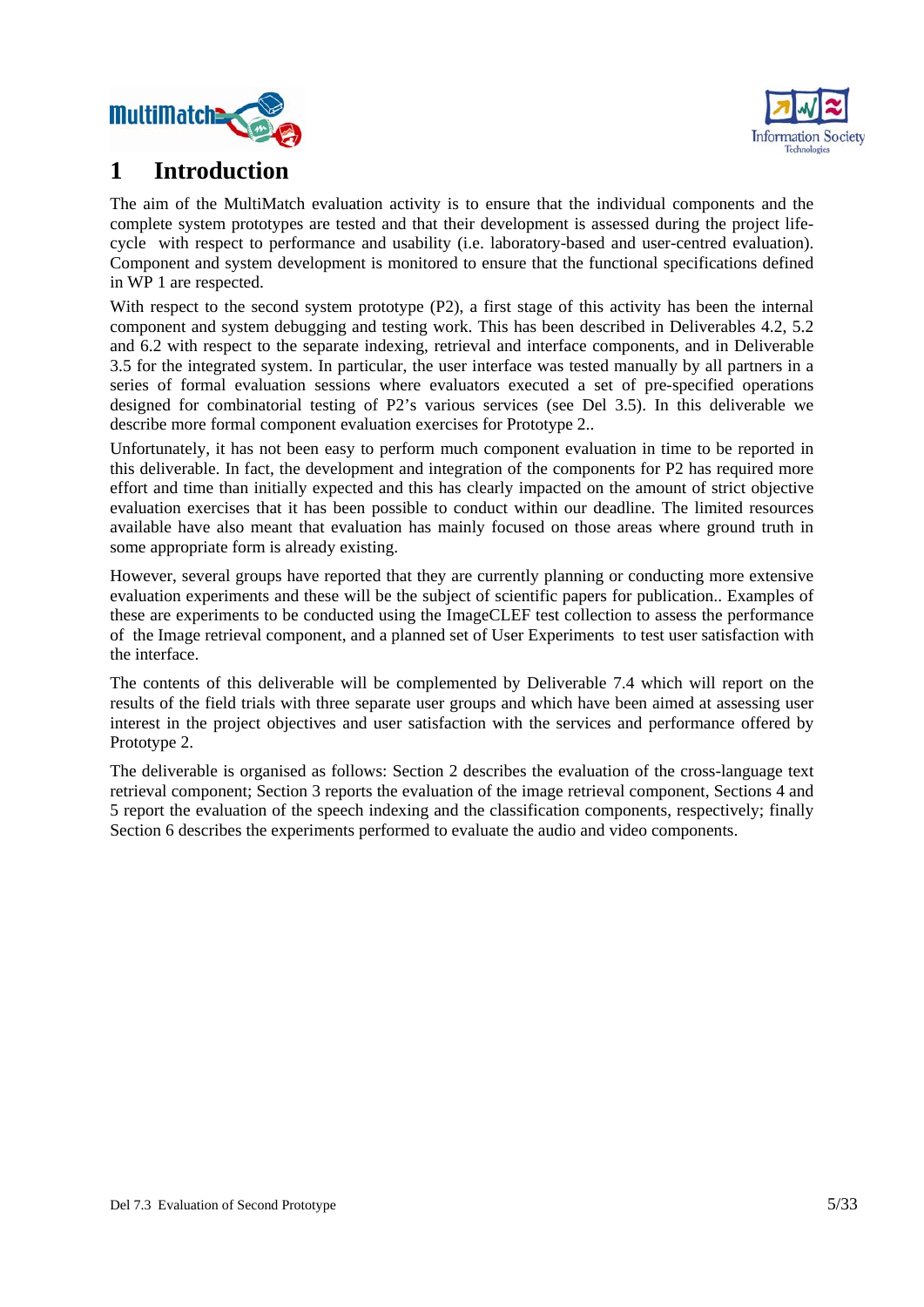



# **2. Evaluation of Cross-language Text Retrieval Component**

In Cross-Language Information Retrieval (CLIR) users try to find documents relevant to their information need in a language which is different to the one in which they expressed their query. Large amounts of work have appeared in the area of recent years which have explored a range of approaches to translation of queries or domains to cross the language barrier between the user's query and the potentially relevant documents. This work has typically adopted an approach of using some form of bilingual dictionary to translate query or machine translation (MT) to translate the query or the documents. While document translation has been shown to be effective for come CLIR tasks, the lower storage and set up computational overhead means that query translation is generally favoured. Dictionary based translation is using easy to set up, just requiring access ro a bilingual dictionary; however using multiple translation entries from a dictionary can introduce large amounts of ambiguity into a query and significantly degrade retrieval accuracy.

It has often been argued in CLIR research that MT is not an appropriate translation solution since queries are too short to provide sufficient context information and that adapting MT to address new tasks is too costly. However, despite their limitations in comparative CLIR evaluation experiments, standard MT often achieves among the best results in terms of retrieval accuracy. As such, MT has a prominent role in CLIR. It is worth considering that some of the aspects of MT which are important in other applications are less so in CLIR. For example, maintaining word order is not necessarily important, as the Information Retrieval (IR) system does not require a strict word order to find a document; however, finding a contextually-appropriate translation for a phrase or idiom is significantly important, since, as with regular MT tasks, a literal translation into the target language will often not be correct. A further important consideration is that CLIR applications are often specialised for a particular domain, and so domain-specific translation is necessary. Also since queries are typically short there is no redundancy in the text, and thus each concept is generally only stated once and this single occurrence needs to be translated correctly.

### **2.1 Domain-specific Query Translation Evaluation**

In this section we evaluate the query translation methods we developed to deal with domain-specific language in the CH domain. We developed a query set which covers the languages of English, Spanish and Italian.

### **2.1.1 Test Collection Construction**

The test collection was constructed from query logs provided to us by the owners of three CH websites. The queries were all provided by real users sending CH related queries to these websites. One of the sets consists of queries in Spanish, the second is in Italian and the third is in English. The set of Spanish queries came from a Digital Library based in Spain whose focus is on poetry and ancient and modern literature in the Spanish language. The set of Italian queries was taken from the "Cultural" section of a large Italian Internet Service Provider's website. The queries in English were extracted from the query logs of the website for a well-known art gallery based in London, U.K. There were 1423 Italian queries (with an average length of 2.49 terms), 1088 Spanish queries (3.39 terms on average) and 100 English queries (1.67 terms on average).

We translated the Spanish and Italian queries to English (and the English to Spanish and Italian) since we had bilingual evaluators available for these language pairs. These sets of translations are denoted *es-en*, *it-en*, *en-es* and *en-it*. There was a single evaluator for each set. The instructions given to each evaluator for the experiment are described in the following section.

Each query was translated by the Hybrid and the MT systems. Where both systems produced the same translation for a given text, the results were discarded since for this evaluation we are interested on the disagreements between the systems. The remaining translations were collated so that the evaluators could have a side-by-side comparison between the original text, the hybrid translation and the MT output. Some examples are given in Table 1.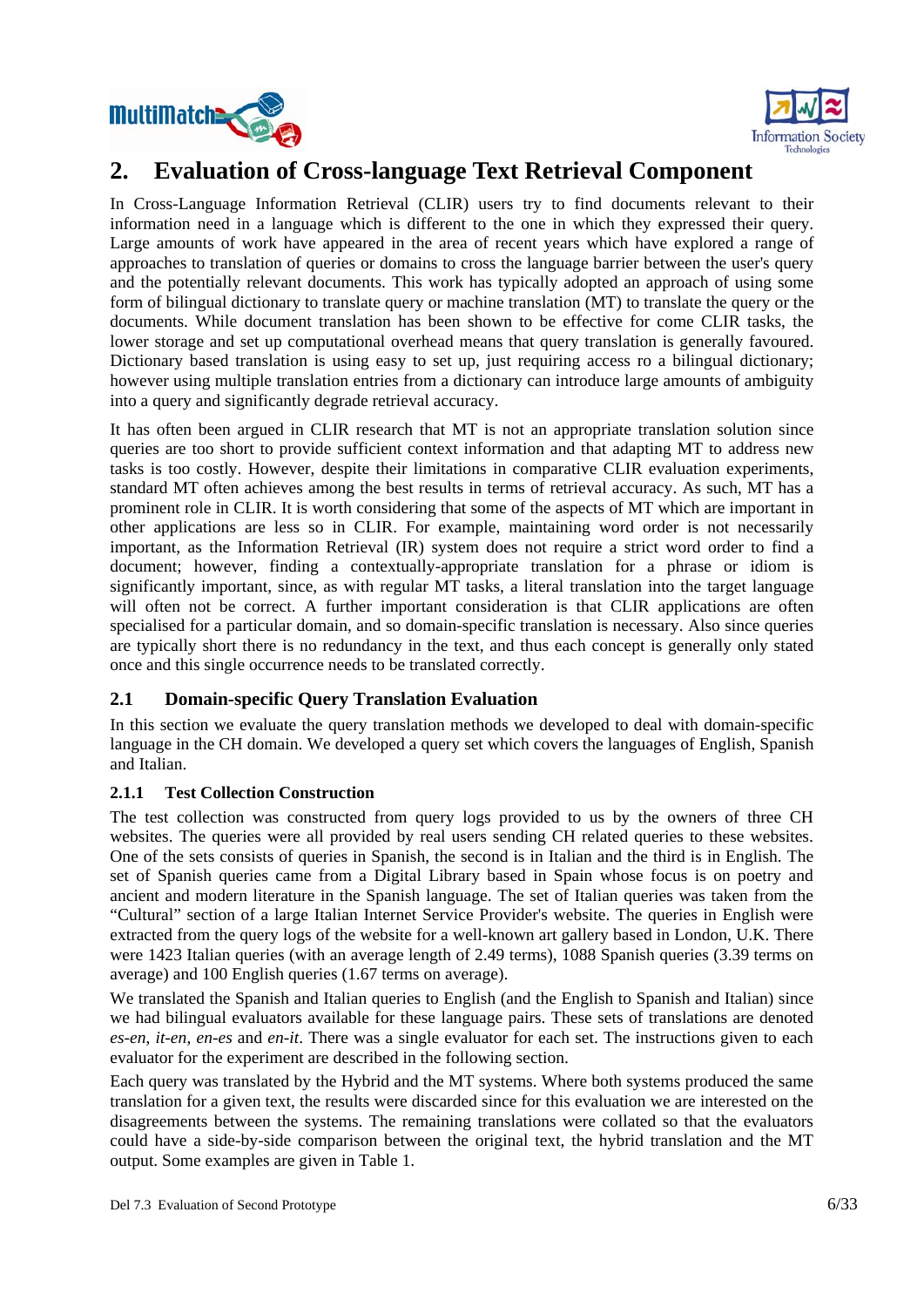



| Original                      | <b>Hybrid Translation</b> | <b>Machine Translation</b>        |
|-------------------------------|---------------------------|-----------------------------------|
| Plinio il giovane             | Pliny the Younger         | Plinio the young person           |
| Pittura a tempura             | Egg tempera               | Painting to moderates             |
| Literatura infantil y juvenil | Children's literature     | Infantile and youthful Literature |
| Al andalus                    | Islamic Spain             | To andalus                        |
| Still life paintings          | Bodegon pinturas          | Pinturas de la vida inmovil       |

### **2.1.2 Experiments**

In this section we describe the experiment in which we evaluate the effectiveness of different technologies for query translation using our test collection. Standard MT packages have achieved good retrieval effectiveness in CLIR evaluation campaigns such as CLEF. However, we anticipate that many words and phrases pertinent to the domain of CH will not be covered well by the general dictionaries within these systems. We compare our hybrid system with the off-the-shelf MT system.

MT: Machine Translation using the standard WorldLingo MT API. The text to be translated is passed to the WorldLingo system and the response is presented as the translation. There is no pre- or postprocessing of the text. In this method, there is no provision for translation of domain-specific terms.

Hybrid: Worldlingo MT augmented by replacing the phrase translation from the domain-specific dictionaries. Here, the phrase which matches a dictionary entry is demarcated in the text passed to the MT system for easy identification. Thus the mis-translated phrase can be replaced with the appropriate translation taken from the dictionary. This should result in improved translation quality.

The MT hybrid translation strategies (and alternatives we investigated) are described in more detail in [Jones 2008].

#### **2.1.3 Evaluation Methodology**

Our experiments proceeded as follows:

- Establish the MT baseline by translating the original texts using the WorldLingo system.
- Translate the original texts using out hybrid system.
- Identify instances where the results of the systems differed.
- Bilingual evaluators determine which of the two translations is better.

For each query, evaluators were asked to mark which of the two translation results they "considered to be better". As there was only evaluator per set, we were not able to consider inter-annotator agreement on this subjective measure. Any possible bias due to a single evaluator will result in a skew of the results for one set, rather than the whole evaluation.

#### **2.1.4 Experimental Results**

Table 2 summarises the results of the experiments. There were 2711 queries to be translated in total, with both systems producing the same result for 1919 of them. As described above, these were not presented to our evaluators in this experiment, but will be evaluated for quality in future work.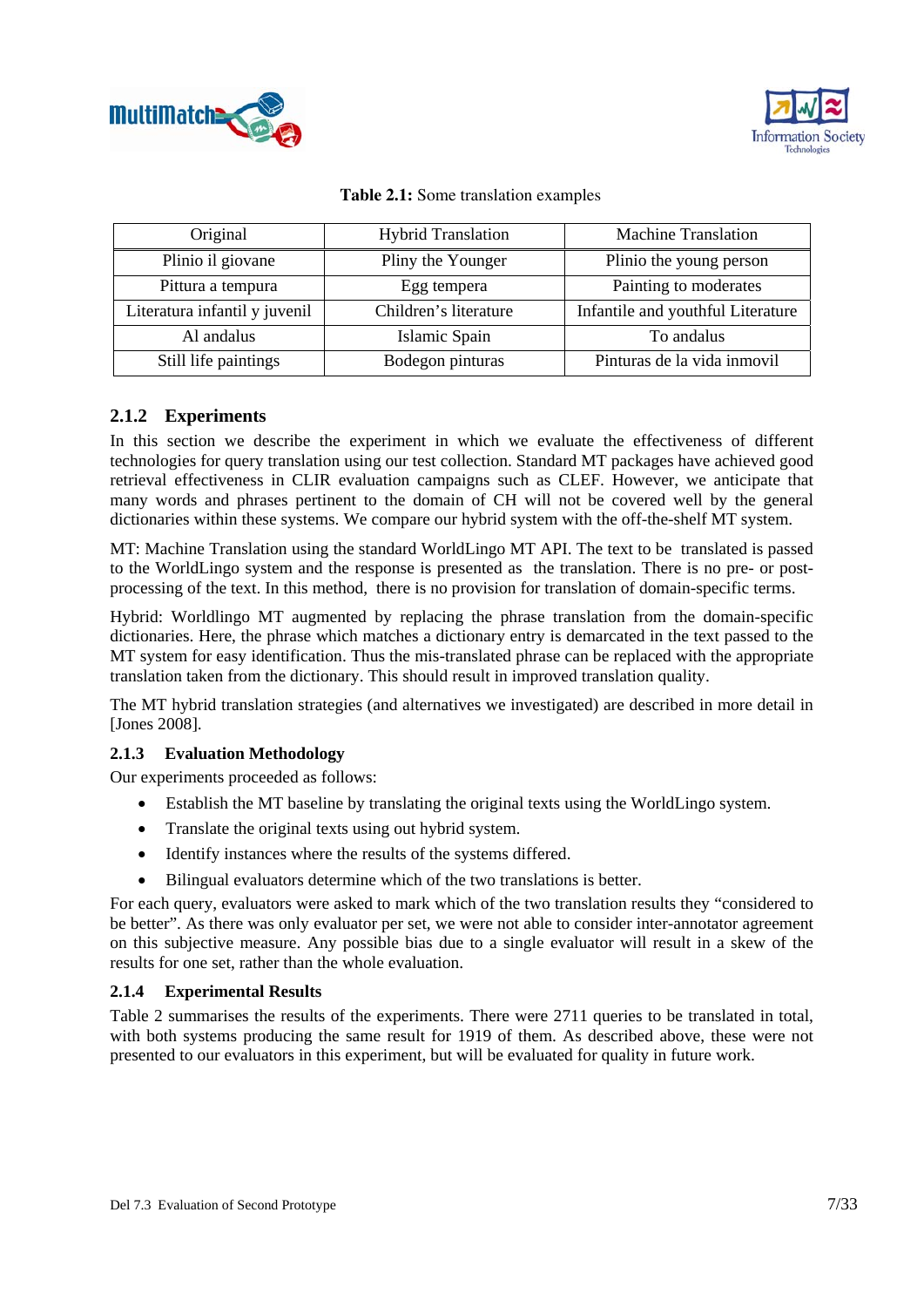



| Language<br>Pair | Number of | Number of<br>Translations   Disagreements   Correct | Hybrid | <b>Both</b><br>Correct | MT System<br>Correct | Unannotated |
|------------------|-----------|-----------------------------------------------------|--------|------------------------|----------------------|-------------|
| $It - En$        | 1423      | 482                                                 | 288    | 63                     | 75                   | 56          |
| $Es - En$        | 1088      | 281                                                 | 222    |                        | 58                   |             |
| $En - It$        | 100       | 15                                                  |        |                        |                      |             |
| $En - Es$        | 100       | 14                                                  |        |                        |                      |             |

Of the remaining translations, we can see that for all language-pair sets, the hybrid translation system was generally regarded as providing a better translation. For Spanish-English, the hybrid translation was correct in 79% of the cases where there was a disagreement between the systems. For Italian-English, when we remove the unannotated instances and instances where both systems were deemed correct (leaving  $482-(56+63) = 363$  instances), we achieve a very similar score of 79.34% correctly translated by the hybrid system. For Italian-English instances in 63 cases both translations were deemed equally good. This raises the interesting point for CLIR (and indeed IR in general) since we would like to choose the translation which matches the one most likely to appear in a relevant document.

Because the set of English queries was an order of magnitude smaller, we cannot attach any significance to the results, however for the sake of completeness, we report correct translation rates of 81.82% for English to Italian and 78.5% for English to Spanish, which are similar to the results from the larger sets.

The similarity of these results, across different language pairs, different evaluators and different set sizes suggest that there was no bias inherent in any of the evaluations.

### **2.1.5 Conclusions**

The results presented here show that our methods for enhancing an MT system by incorporating domain-specific dictionaries are successful. By identifying phrases and named entities which have a special meaning within the domain, we were able to improve upon the baseline translation in around 80% of cases.

Having native speakers as evaluators allows further analysis of the actual quality of the translations, rather than just comparing them to the baseline. The evaluators were also asked to highlight any translations which they thought were ``particularly good'' or ``particularly bad''. For example, the evaluator for translations between Spanish and English thought a translation of "poema del mio cid" was particularly good as it inserted the full name of the work (``Cantar de Mio Cid'') into the translation (giving "poem of Cantar de Mio Cid") making it much better than the literal translation provided by the MT system ("poem of mine cid").

### **2.2 Other Related Experiments**

The objective of our hybrid translation system is ultimately to improve CLIR accuracy. Since we did not have access to a suitable set of documents and corresponding relevance data for our user search topics, we conducted a preliminary set of CLIR experiments using a different IR test collection. We used the CLEF 2007 Cross Language Speech Retrieval (CL-SR) task. This consists of a small collection of about 8000 documents and 42 search topics with corresponding relevance data indicating which documents are relevant to each query. This provides an interesting test for search technologies within the project since it is a (non-CH) domain specific cross language multimedia retrieval task. However, the topic statements are generally rather longer than those typically entered into a web search engine. For the CLEF task we trained new bilingual dictionaries for the relevant in the domain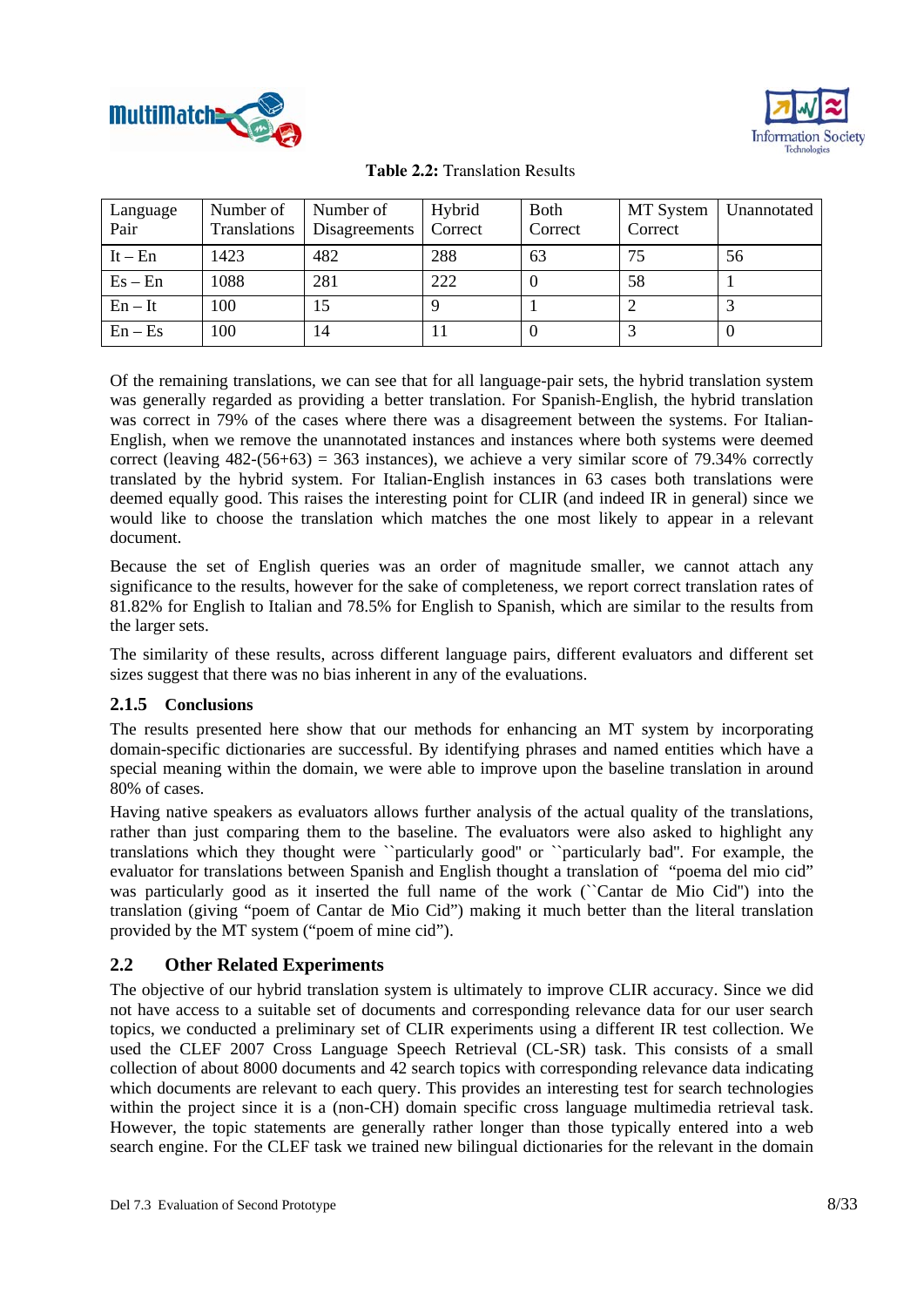



of the CL-SR data set (issues relating to World War Two). These were then used in combination with a standard MT system to perform a set of comparative experiments exploring alternative translation strategies. The full results of these experiments were reported in [Zhang, 2007]. In summary, these showed that combining our domain-specific dictionaries with MT methods improves the cross language retrieval effectiveness in terms of Mean Average Precision (MAP) and Precision at rank 10 (P@10) for the CL-SR task. While our best submitted monolingual run was slightly less than (although not significantly) than the best submission, our submitted result for the cross language task was the best showing the lowest decrease relative to monolingual performance. These results are encouraging for our ongoing work, since they demonstrate that this approach can work well for ad hoc retrieval and when working with errorful transcribed output from speech recognition systems.

### **2.3 Additional Analysis**

Users have differing levels of linguistic skills ranging from fluency to no knowledge at all. With this in mind, we undertook some analysis of the system in which users can interact with the hybrid translation service. In this, users with passive recognition language skills will be able to select a particular translation (or translations) of a phrase where multiple options exist within the dictionary, if they are not happy with the one provided by the hybrid service. For users with stronger language skills, it may be necessary for the user to provide their own translation, if none of the presented options are appropriate.

In this regard, the results given above were re-examined as if the alternative hybrid translations were also available to the evaluators. In many cases, one of the alternative hybrid translations matched the MT system translation exactly, or matched when stopwords were removed. Table 3 gives an updated set of results, incorporating the new findings.

| Language  | Number of    | Number of     | Hybrid      | <b>Both</b> | MT System | Unannotated |
|-----------|--------------|---------------|-------------|-------------|-----------|-------------|
| Pair      | Translations | Disagreements | Interactive | Correct     | Correct   |             |
|           |              |               | Correct     |             |           |             |
| $It - En$ | 1423         | 482           | $353 (+65)$ | $71 (+8)$   | $2(-73)$  | 56          |
| $Es - En$ | 1088         | 281           | $273 (+51)$ | $\Omega$    | $7(-51)$  | $\theta$    |
| $En - It$ | 100          | 15            | $10 (+1)$   | $2(+1)$     | $0(-2)$   |             |
| $En - Es$ | 100          | 14            | $12 (+1)$   | $2 (+2)$    | $0(-3)$   | 0           |

### **Table 2.3:** Translation Results

The new results show that the allowing the user to interact with the translation service brings about a significant increase in correct translations via the hybrid system. As well as improving translation quality the potential for interaction and feedback also improves the user's sense of control while using MultiMatch which results in increased user satisfaction.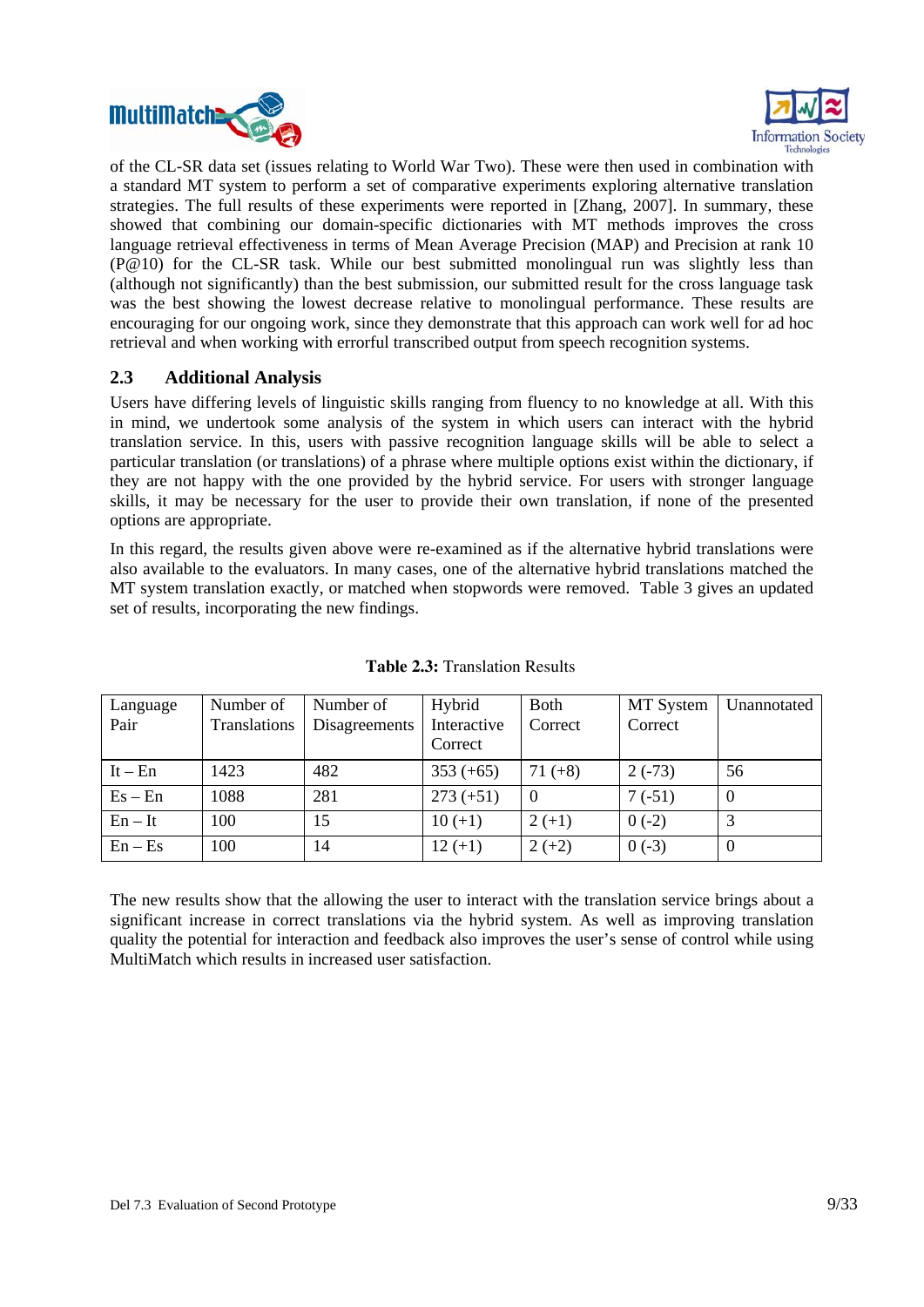



# **3. Evaluation of Image Retrieval Component**

The Cross Modal Search Engine (CMSE), as described in deliverable 5.3.2, provides the image search service for the second prototype. The CMSE builds a multi-modal index of the MultiMatch audiovisual data and delivers search facilities through the *query by text* combined to *query by examples* paradigms*.* The evaluation consists in testing its functional work flow as well as its retrieval performance using standard IR measure (*i.e.* MAP).

### **3.1 Functional Evaluation**

The retrieval component has been fully integrated to the MultiMatch second prototype. Data were ingested correctly and retrieval tests have been successfully passed.

1. Data ingestion and indexing service

The data load for the second prototype is around 43'00 images along with the corresponding metadata files. Data preparation (e.g. feature extraction and indexing) takes around 12hrs after what the image search service becomes fully functional.

2. Data retrieval service

Retrieval using both query by example and query by text is fully working. Various queries involving various image collections (ONB, Alinari, AISA) has been extensively tested without problems. .

3. Scalability issue

The index growth rate is 4Ko/image, meaning that more than 250 million of images might be indexed on a standard Terabytes disk. The retrieval complexity is  $M^*N+(M^*N)log(N)$  (with N the size of the database and M the number of modalities indexed).

### **3.2 Retrieval Performance Evaluation**

Experiments are conducted on two multimedia datasets widely used for benchmarking multimedia retrieval systems: The Corel data set, a famous collection of tagged images, and the NIST TrecVid video corpus consisting in hundred of hours of broadcast news.

Retrieval performance is given in terms of Mean Average Precision (MAP). Average Precision (AP) is the sum of the precision at each relevant hit in the retrieved list, divided by the minimum between the number of relevant documents in the collection and the length of the list. The MAP is simply the AP averaged over several classes. Additionally to the algorithm performance, a baseline consisting in retrieving randomly documents is always provided.

The CMSE is compared with a hierarchical SVM considered as an effective and standard technique for multimedia retrieval [Wu et al, 2004]. At the first level, base classifiers are trained in each monomodal space. At the second level, a super classifier is used to fuse soft-outputs of all base classifiers. Base classifiers and super classifier are RBF SVM. Optimal classifier parameters have been determined through a leave-one-out cross validation

### **3.2.1 Corel image collection**

The studied image collection is a subset of the Corel collection. It contains 1159 images annotated with 1 to 10 keywords per image (including some non-sense descriptions). The images are categorized into 49 classes

For each class, a set of 40 queries composed of 10 positive and 10 negatives examples is randomly defined. Mean Average Precision and execution time per query computed over all classes for multimodal retrieval and text-only search are provided below: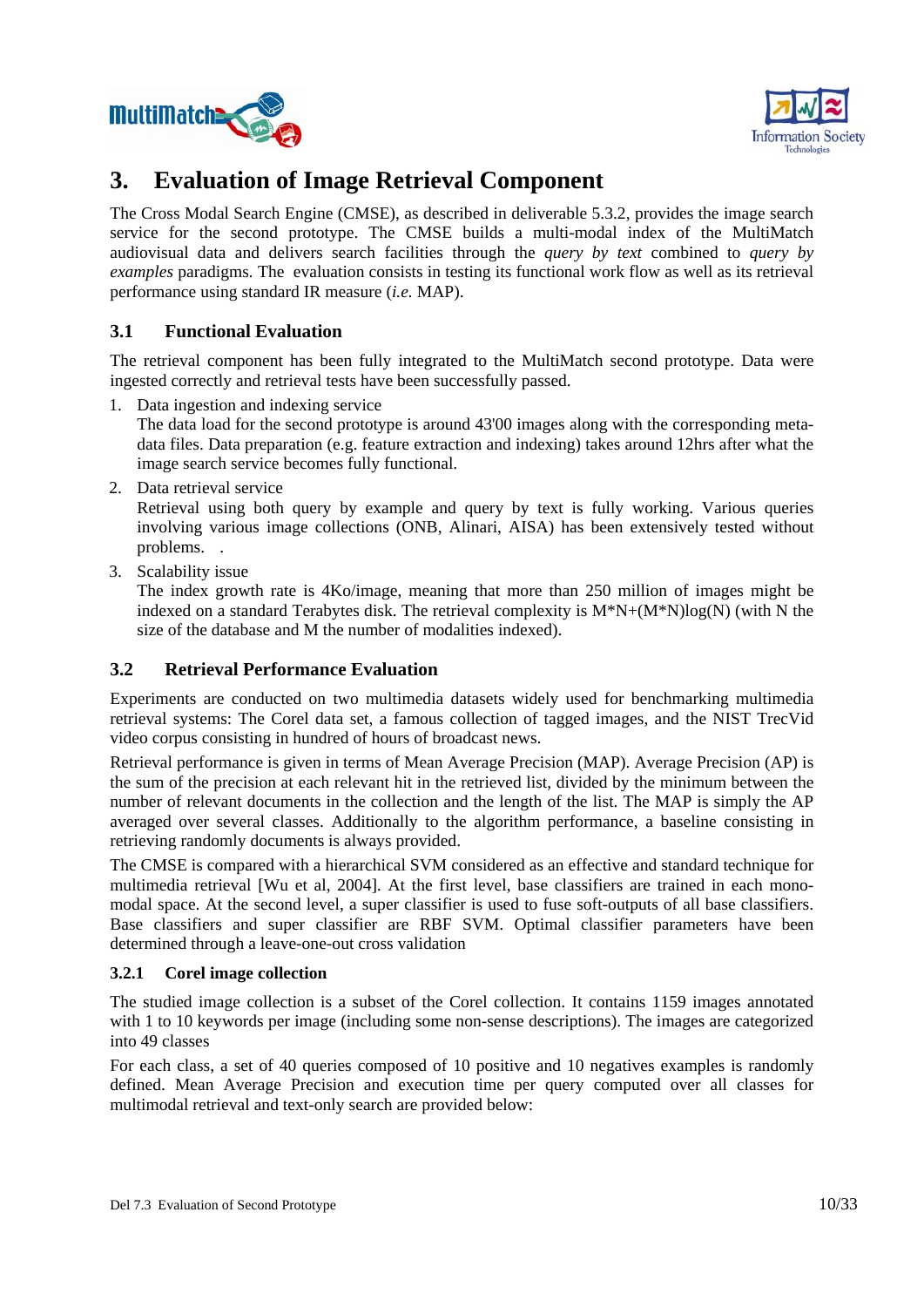



|                         | multimodal | text-only | baseline   | execution time |
|-------------------------|------------|-----------|------------|----------------|
| <b>CMSE</b>             | $0.3\,$    | 0.26      | 0.04       | 0.01s          |
| <b>Hierarchical SVM</b> | 0.28       | 0.24      | $\rm 0.04$ | 0.46s          |

The CMSE performance is slightly better than the SVM result, and the retrieval is speeded up by a factor 46. We also notice the multimodal retrieval improves the text-only search for both retrieval approaches.

#### **3.2.2 TrecVid video corpus**

We now consider the TRECVID 2005 benchmark. In our setup, videos are segmented into around 89'500 segments using the common shot reference [Petersohn, 2004]. These shots are considered as individual and independent documents. This means that no contextual information is taken into account and that shot description is restricted to its audiovisual content (e.g. visual, audio and speech information). The Search Task, as defined in TRECVID-05, consists in retrieving shots that are relevant to some predefined queries (called topics). There are 24 topics concerning people (person-X queries), objects (specific or generic), locations, sports and combinations of the former. For each topic, keywords, pictures and several video shots (4-10) are provided as positive examples. Further details about the Search Task may be found in [Smeaton et al, 2006]. During the experiments, we only considered video shots as positive examples. The positive examples are completed with ten negative examples randomly selected within the test set. Starting with this initial query, a *relevance feedback*  loop is initiated by adding to the query up to 10 new positive and negative examples returned in the 1000-entries hit-list. The process is repeated ten times. Following the TRECVID evaluation protocol, the performance was measured at each iteration by MAP at 1000. Additionally to the algorithm performance, a baseline consisting of retrieving randomly documents is always provided.

| $RF$ iteration n <sup>o</sup> |            |          |      |
|-------------------------------|------------|----------|------|
| <b>CMSE</b>                   | 0.01       | 0.23     | 0.33 |
| <b>SVM</b>                    | 0.009      | $0.20\,$ | 0.30 |
| Random                        | $2.10 - 4$ | $0.07\,$ | 0.15 |

The CMSE outperforms the SVM-based retrieval on this large scale experiment. Again the retrieval speed-up factor is 46 when compared to the SVM.

.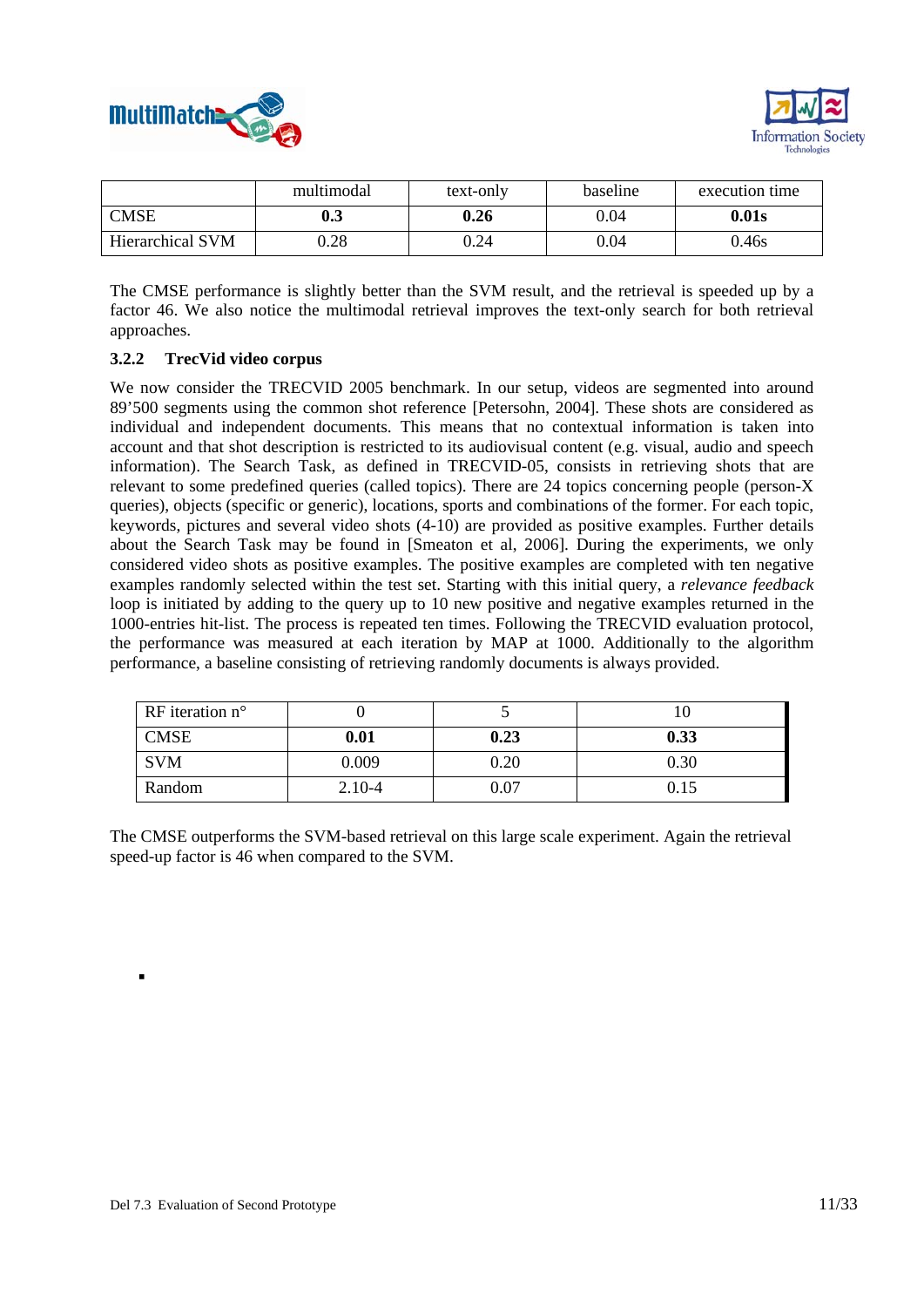



# **4. Evaluation of Speech Indexing Component**

In order to evaluate the speech indexing component, a set of 225 podcasts were gathered and a list of 60 queries were developed. Because of the effort involved with providing human relevance judgments to evaluate retrieval performance, the size and scope of the corpus needed to be restricted. We chose to focus on Dutch-language podcasts drawn from the Kunststof podcast.<sup>1</sup> The queries were designed to represent five categories: 1) person name 2) title, 3) quotation, 4) general topic, and 5) current issue or event. These categories emerged as representing the predominant user information needs as determined by an extensive user study designed to determine search goals in podcast retrieval [Besser 2008].

The evaluation addressed the question of whether speech recognition transcripts provided viable indexing features for podcast retrieval. A comparison was carried out between retrieval using indexing features derived from metadata (i.e., title and description field of the podcast feed) and retrieval using indexing features derived from spoken content (i.e., speech transcripts.) Results were reported in terms of Mean Average Precision (MAP), Precision at 5 (P5) and Mean Reciprocal Rank (MRR). As can be seen from Table 4.1, the context-derived features outperformed the metadata-derived features according to all three measures.

**Table 4.1:** Retrieval results for podcast retrieval based on content and metadata indexing features

| Index    | <b>MAP</b> | P5                  | MRR I |
|----------|------------|---------------------|-------|
| Content  |            | $.6066$ .2116 .6259 |       |
| Metadata | .3910      | .1161               | .4229 |

**Table 4.2:** Retrieval results for podcast retrieval based on content and metadata indexing features broken down over categories reflecting query type

1 http://www.omroep.nl/nps/kunststof/

-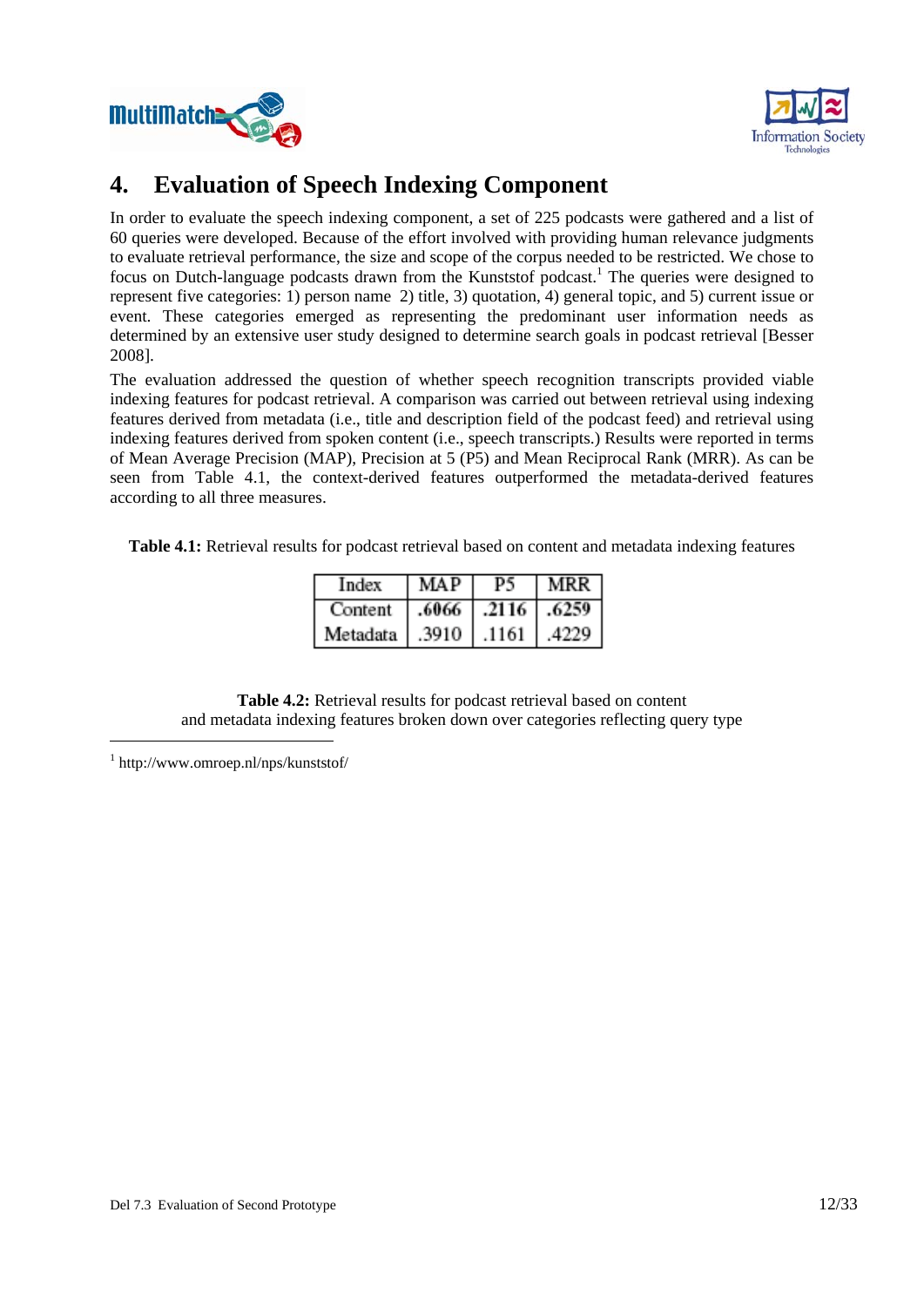



| Category               | Index    | MAP     | P5        | MRR     |
|------------------------|----------|---------|-----------|---------|
| Person Name I          | Content  | $\cdot$ | .08       | $\cdot$ |
|                        | Metadata | .0013   | .0        | .0013   |
| Person Name II         | Content  | .535    | $\cdot$   | .535    |
|                        | Metadata | .8      | .16       | .8      |
| Title                  | Content  | .4502   | $\cdot$ 1 | .4502   |
|                        | Metadata | 1.0     | .2        | $1.0\,$ |
| Quotation (all)        | Content  | .8167   | .17       | .8167   |
|                        | Metadata | .1104   | .03       | .1104   |
| <b>Short Quotation</b> | Content  | .8333   | .18       | .8333   |
|                        | Metadata | .1611   | .04       | .1611   |
| <b>Full Quotation</b>  | Content  | .8      | .16       | .8      |
|                        | Metadata | .0596   | .02       | .0596   |
| General Topic          | Content  | .8927   | .5778     | .9444   |
|                        | Metadata | .319    | .2333     | .5      |
| Current Issue/Event    | Content  | .5636   | .32       | .65     |
|                        | Metadata | .3513   | .2667     | .5      |

Table 4.2 reports the performance results broken down into the different types of query categories.

Here, it is possible to see that for certain types of queries, metadata-derived indexing features are more appropriate and for other types of queries, content (i.e., speech recognition)-derived indexing features are more appropriate. The conclusion of the evaluation is that both metadata-derived and speechderived features should be used to index podcasts and that, in order to cover the range of queries related to the different types of information needs of users, both metadata-based and speech-based features should be used for audio indexing. Further details on the evaluation are available in [Besser, 2008]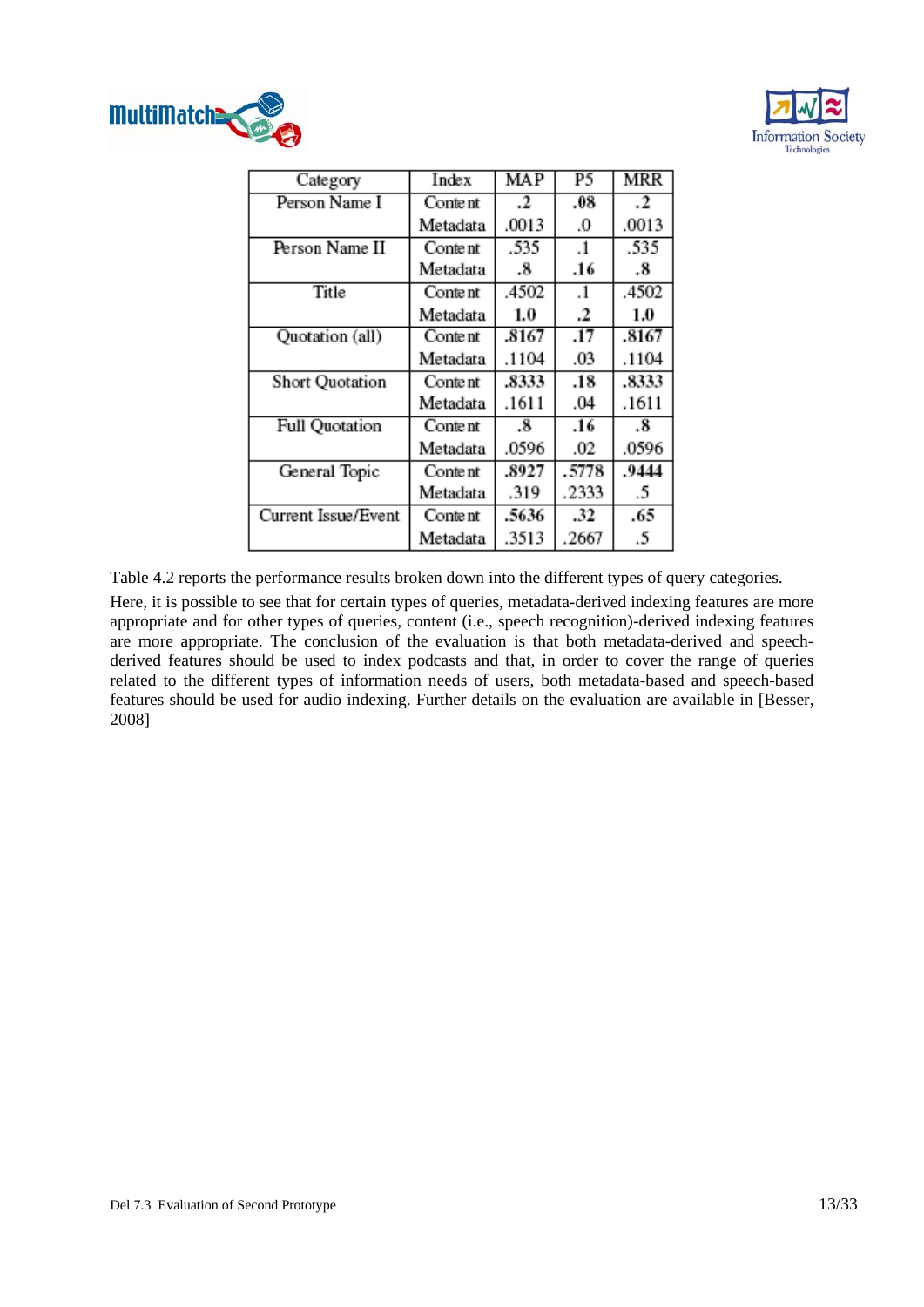



# **5. Evaluation of Classification Component**

The classification component was evaluated on the Prototype 2 collection of video supplied by BandG. The choice was made to focus on this collection because of the availability of a substantial volume of ground truth in the form of subject class labels that had been assigned to the videos by archive professionals. We carried out two sets of evaluations, one in which we used labelled training data from the same video corpus and one in which we attacked the challenge of classifying video in the face of a lack of labelled training data.

In the first evaluation (Evaluation I), we chose to address the research question of whether features derived from speech recognition transcripts would be helpful in classifying video into subject label classes. Evaluation was performed on a set of 440 videos, which were labelled with the 9 classes drawn from the Cultural Heritage domain, shown in Table 5.1.

| index | <b>Subject Class Label</b> | English<br>Translation |
|-------|----------------------------|------------------------|
| 0     | schilderkunst              | painting               |
| 103   | musea                      | museums                |
| 23    | geschiedenis               | history                |
| 30    | kunstschilders             | artists                |
| 31    | schrijvers                 | writer                 |
| 33    | poëzie                     | poetry                 |
| 34    | dichters                   | poets                  |
| 52    | literatuur                 | literature             |
| 87    | muziek                     | music                  |

**Table 5.1:** Classes used for Classification in Evaluation I

Evaluation was carried out using five different classifiers, Support Vector Machine (SMO), a Naïve Bayes classifier and three tree classifiers (J48, RandomForest and Random Tree). Results of the experiment runs (10-fold cross validation) are given in Table 5.2. The features used for the classification were words derived from the speech recognition transcripts of the videos.

| <b>Table 5.2:</b> Results of classification for Evaluation I |
|--------------------------------------------------------------|
|--------------------------------------------------------------|

|     | <b>SMO</b> |           | <b>NaiveBayes</b> |                     | <b>J48</b> |          |               |        | <b>RandomForest</b> |              | <b>RandomTree</b> |                |           |           |      |
|-----|------------|-----------|-------------------|---------------------|------------|----------|---------------|--------|---------------------|--------------|-------------------|----------------|-----------|-----------|------|
|     | Precision  | Recall F1 |                   | Precision Recall F1 |            |          | Precision     | Recall | F <sub>1</sub>      | Precision    | Recall            | F <sub>1</sub> | Precision | Recall F1 |      |
| o   | 0.77       | 0.90      |                   | 0.83 0.74           | 0.80       |          | 0.77 0.75     | 0.76   |                     | $0.76$ 0.72  | 0.88              | 0.791          | 0.66      | 0.79      | 0.72 |
| 103 | 0.70       | 0.94      |                   | $0.80$ $0.73$       | 0.75       |          | $0.74$ 0.63   | 0.69   |                     | 0.66 0.67    | 0.88              | 0.76           | 0.65      | 0.75      | 0.70 |
| 23  | 0.89       | 0.89      |                   | 0.89 0.84           | 0.95       | 0.90     | 0.75          | 0.76   | 0.75                | 0.79         | 0.89              | 0.83           | 0.80      | 0.63      | 0.70 |
| 30  | 0.67       | 0.83      |                   | $0.74$ 0.73         | 0.83       |          | $0.77$ 0.65   | 0.69   |                     | $0.67$ 0.60  | 0.83              | 0.70           | 0.61      | 0.69      | 0.65 |
| 31  | 0.83       | 0.83      |                   | 0.83 0.75           | 0.91       |          | 0.82 0.70     | 0.91   | 0.79                | 0.80         | 0.87              | 0.83           | 0.67      | 0.70      | 0.69 |
| 33  | 0.99       | 0.96      | 0.97              | 0.99                | 0.94       |          | $0.96$ $0.86$ | 0.94   |                     | $0.90\ 0.99$ | 0.94              | 0.96           | 0.86      | 0.94      | 0.90 |
| 34  | 1          | 0.96      |                   | 0.98 0.97           | 0.95       |          | 0.96 0.99     | 0.95   |                     | 0.97 0.99    | 0.95              | 0.97           | 0.90      | 0.96      | 0.93 |
| 52  | 0.94       | 0.88      | 0.91              | 0.67                | 0.82       |          | $0.74$ 0.93   | 0.77   | 0.84                | 0.82         | 0.82              | 0.82           | 0.73      | 0.65      | 0.69 |
| 87  | 0.81       | 0.71      |                   | $0.76$ 0.83         | 0.83       | $0.83$ 1 |               | 0.92   | 0.96                | 0.83         | 0.79              | 0.81           | 0.70      | 0.58      | 0.64 |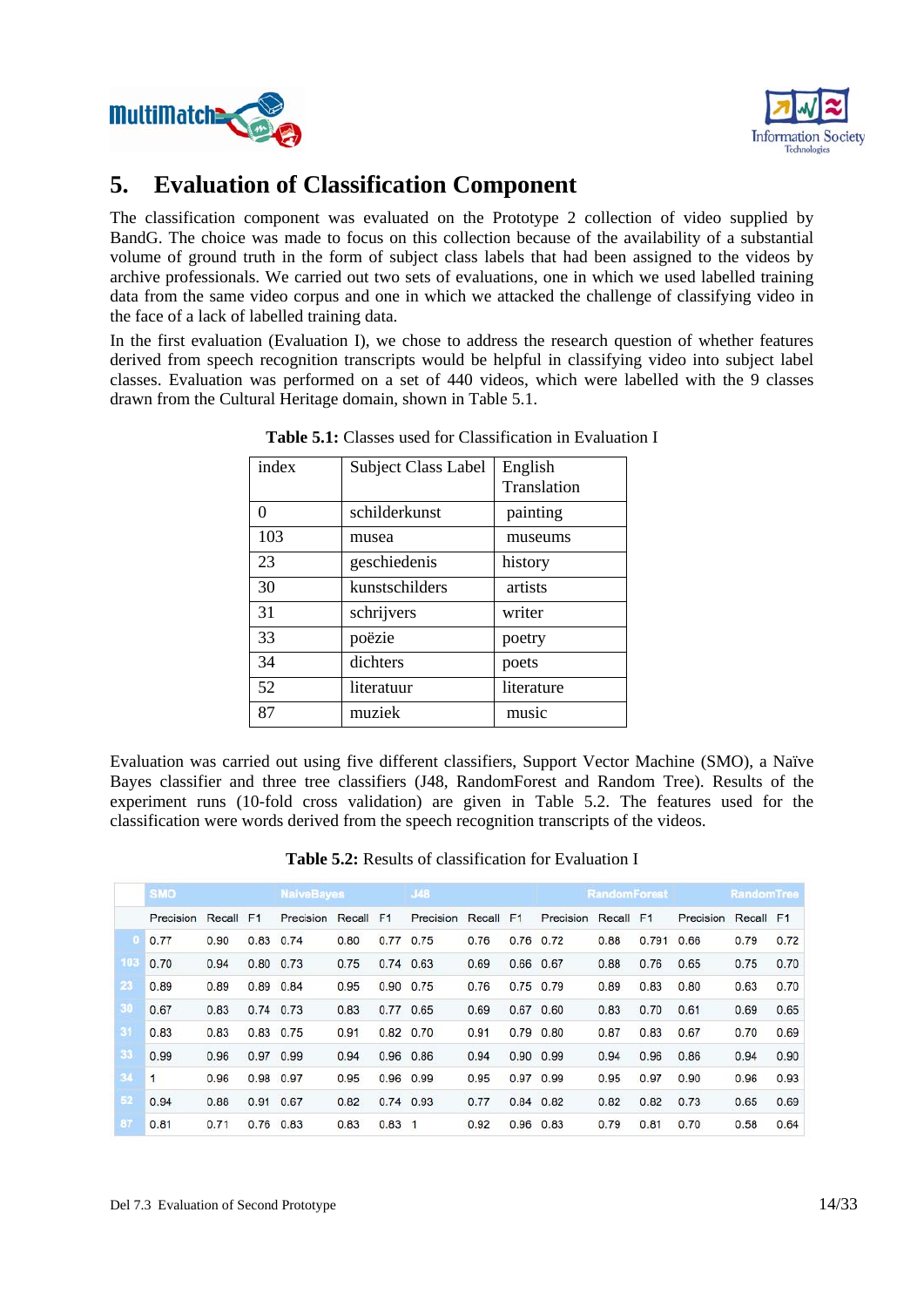



The results show that a relatively high level of classification efficacy can be attained by making use of features derived from speech recognition transcripts. In general, recall levels are higher than precision levels. Performance is relatively stable across classifiers.

The second evaluation (Evaluation II) was carried out in the framework of the VideoCLEF 2008 pilot benchmark test. This evaluation addressed the question of whether classification is possible when no labelled video data is available for training classifiers. The video corpus used for Evaluation II consisting of 40 videos of television documentaries from BandG. Archeology (archeologie), Architecture (architectuur), Chemistry (chemie), Dance (dansen), Film (film), History (geschiedenis), Music (muziek), Paintings (schilderijen), Scientific research (wetenschappelijk onderzoek) and Visual arts (beeldende kunst). We investigated 3 experimental conditions designed to allow us compare the use of archivist-generated metadata (title and description) with content features (from speech recognition transcripts). For this set of experiments, a Support Vector Machine (LS-SMV) was chosen as a classifier. The classifier was trained using data collected from Wikipedia by submitting the class label as a query and using the returned documents as the training set. The classification results presented in .3le 5 are lower than those achieved in Evaluation I. Apparently, classification without training data from the video domain is quite challenging. Notice that the results of Evaluation I and Evaluation II cannot be directly compared since the data and class label sets are different and since Evaluation I uses 10-fold cross validation.

|                            | Test data<br>represented using<br>metadata features<br>only | Test data represented<br>using speech<br>recognition transcript<br>features only | Test data<br>represented<br>using metadata<br>and speech<br>features |  |  |
|----------------------------|-------------------------------------------------------------|----------------------------------------------------------------------------------|----------------------------------------------------------------------|--|--|
| Macro-average<br>precision | 0.11                                                        | 0.44                                                                             | 0.44                                                                 |  |  |
| Macro-average<br>recall    | 0.38                                                        | 0.38                                                                             | 0.46                                                                 |  |  |
| Macro-average F1           | 0.17                                                        | 0.41                                                                             | 0.41                                                                 |  |  |

Evaluation II allowed us to draw two conclusions. First, although it is challenging to train classifiers without data from the video domain, it is not impossible. Particularly encouraging was the performance of top-performing individual classes. The "music" classifier, for instance, achieves a precision of 0.57 and a recall of 0.36. Second, we were able to establish that speech recognition transcripts are helpful for classification. The results led us to draw the conclusion that in cases where metadata and speech transcripts are both available, both should be exploited in order to classify the documents. Further information about Evaluation II can be found in [He 2008]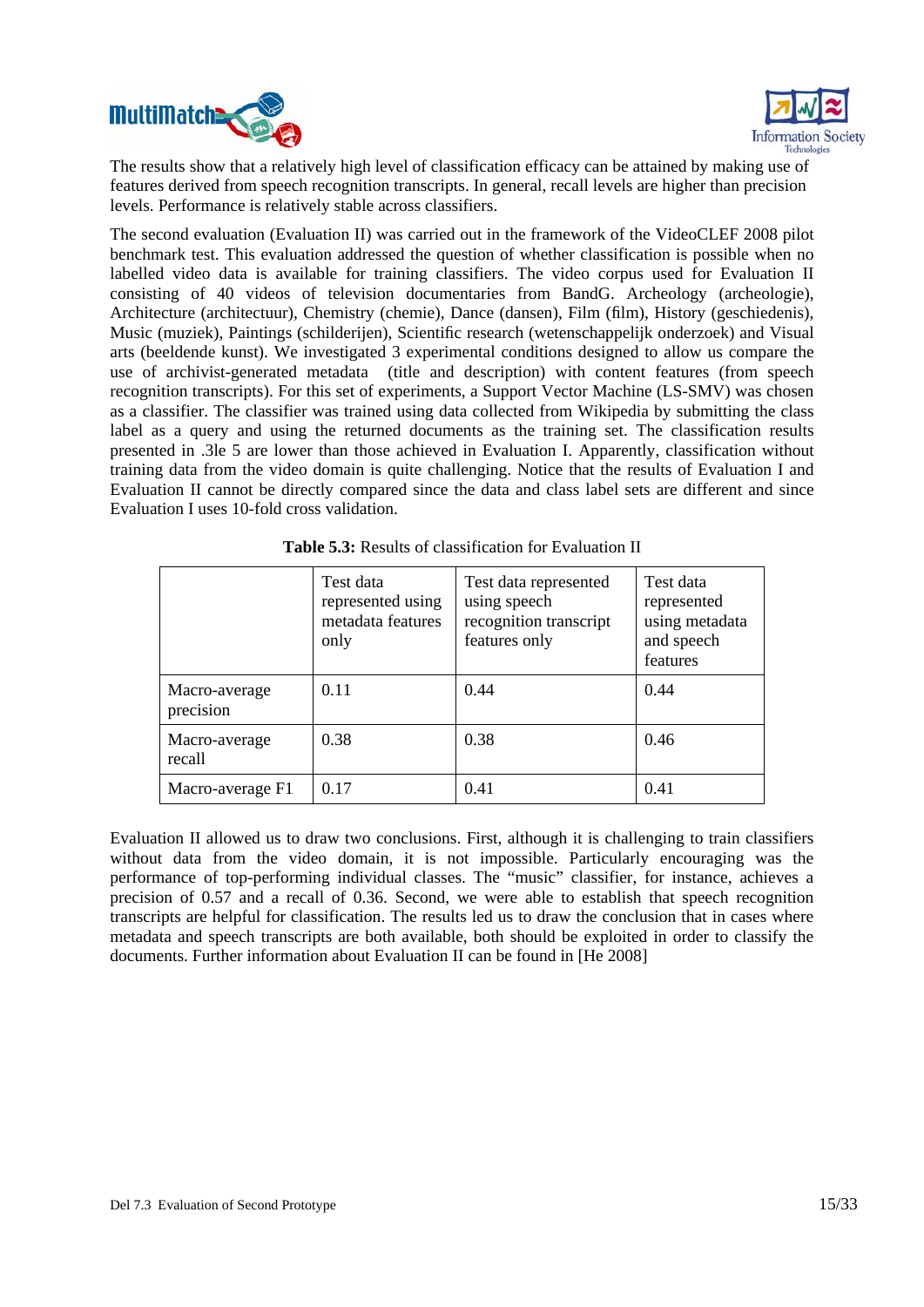



# **6. Evaluation of Audio and Video Components**

The design and implementation of the audio and video interfaces for Prototype 2 was a particularly challenging problem for a number of reasons. For example, in the case of the audio component, it was important that any web page-embedded audio playback functionality should be able to accommodate a variety of audio file formats (both streaming and non-streaming). For this reason, audio playback has been designed to be generic, i.e. capable of working with the most popular media player plug-ins (e.g. Windows Media Player, RealPlayer, and QuickTime). The decision was taken, therefore, to build a standard JavaScript-based "wrapper" application which served as an interface for any type of specialist audio plug-in installed on the computer of the end-user. This wrapper software was equipped with its own customised playback controls (e.g. click-and-play tag clouds) which directly access the underlying audio application. A technical drawback, however, is that since it is not possible to predetermine the format of any retrieved audio file, the wrapper software for the audio interface must first correctly detect the end-user's computer operating system and default audio web browser plugin (since not all JavaScript audio playback commands are valid for all types of audio software). Despite such challenges, however, this approach has shown to be fully compatible with approximately 75% of the client-side web browser/audio plug-in combinations tested.

Unlike its audio counterpart, the video playback technology does not have to cope with a variety of multimedia file formats, since all of the video material in the MultiMatch collection originates from a single source: the archives of the Dutch Institute for Sound and Vision (B&G). Furthermore, all of the video material used in Prototype 2 has been converted to the RealVideo (.rv) format, thus eliminating the problems of heterogeneous data. Nonetheless, video retrieval in the MultiMatch context poses certain technical challenges. For example, correct speech-to-text processing of the soundtracks for those videos in the collection which are multilingual (i.e. featuring substantial amounts of speech which are in some language other than Dutch – the officially designated language of the video corpus). This has resulted in substantially elevated word error rates, a partial solution would appear to be using phonetic similarity to alert the reader to the possibility that the query word/phrase may have been mistranscribed (e.g. the French "Bonjour" erroneously rendered as the English "Bond your").

In addition to attempting to overcome problems with multilingual speech processing, the video interface has also undergone a substantial re-design from the first prototype. The video user interface has now been divided into two distinct components: (i) the *inter-document* video search interface (in which a user can search the speech transcripts of all the video documents returned for a given query) and (ii) the *intra-document* search interface – a version of which had already been implemented for PT1. The PT2 intra-document video retrieval sub-system, now features a more compact but information-rich interface which is even better suited to the professional user.

## **6.1 Specific Evaluation of the Audio/Video Interfaces**

As discussed in Deliverable 7.2, the search algorithms employed to retrieve audio and video documents from the MultiMatch collection are essentially no different from those used for retrieving any other document type such as text (html) or image files, i.e. key terms are extracted from the user's text-based search criteria and these terms are then used to query metadata records which describe the MultiMatch document repository. The assessment of PT2 audio and video functionality has, therefore, focused on the post-query retrieval process, i.e. what happens after the initial list of documents has been fetched from the server and presented to the user via the media-specific interfaces. The evaluation approaches adopted, therefore, essentially test the *intra-document* search functionality, the details of which are presented in the following sections.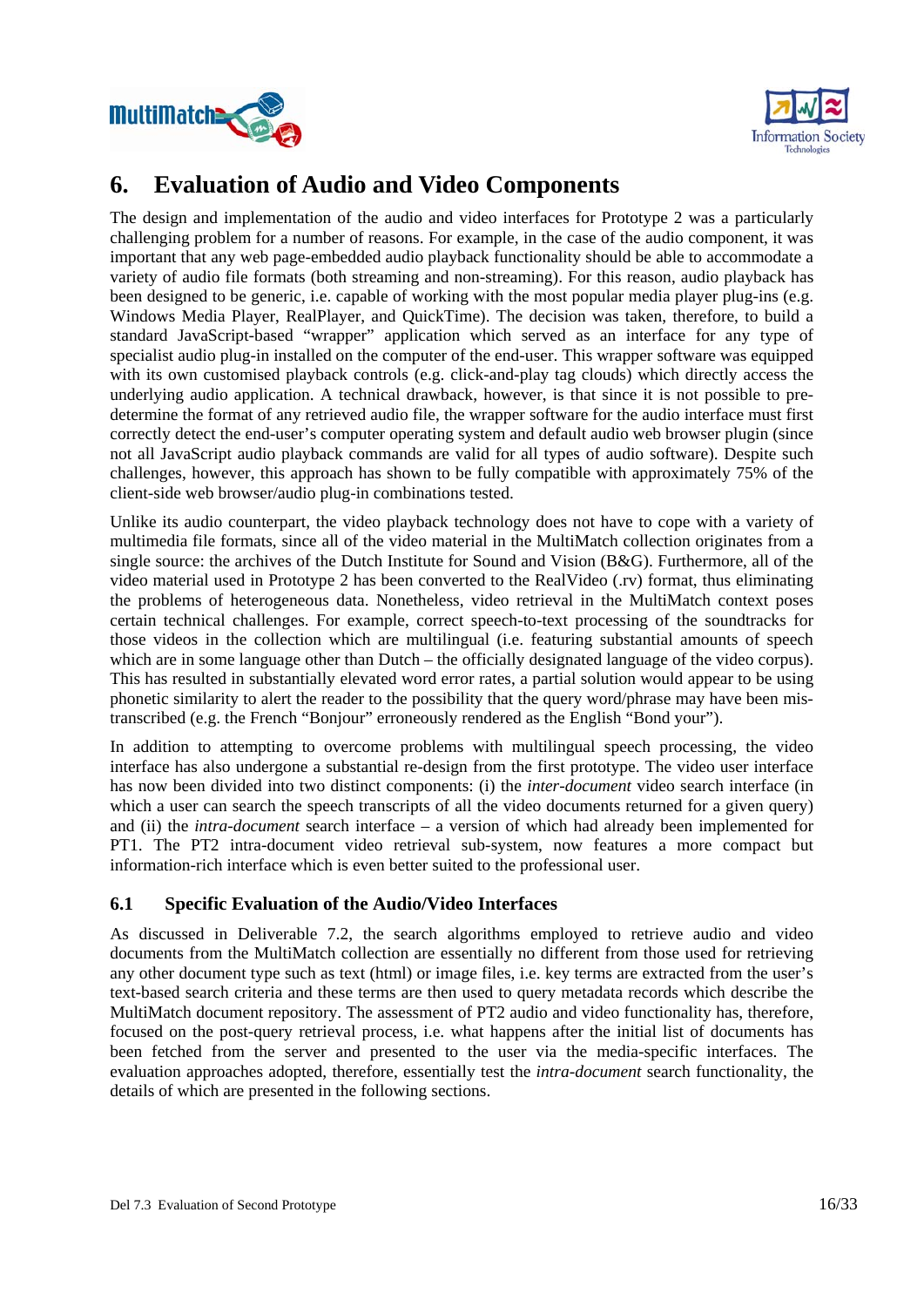



#### **6.1.1 PT2 Audio Evaluation**

For PT2, two audio interfaces have been developed using two substantially different techniques for presenting transcripts (see Figures 6.1 and 6.2) of any speech content detected in the audio stream, these presentation techniques are: (i) key-word term clouds and (ii) displaying the "raw" (i.e. wordfor-word) automatically generated speech transcripts.



**Figure 6.1**: Transcript Browse Audio UI (transcript for 3rd segment presented)

| <b>J.R.R Tolkien Part II</b>         |                  |
|--------------------------------------|------------------|
| Term Cloud Order: By Time<br>By Term |                  |
| hobbit<br>firm<br>completed<br>book  | Term cloud items |
| publishing<br>people<br>nineteen     | read             |
| story<br>thirties<br>tolkien         |                  |
|                                      |                  |
| $\blacktriangleright$ II $\times$    |                  |
| Segmented playback bar               | Close.           |

**Figure 6.2**: Term Cloud Audio UI (term cloud for 2nd segment presented)

The PT2 audio evaluation was specifically formulated to determine which of the two presentation techniques is more effective. Accordingly, users participating in the evaluation study were presented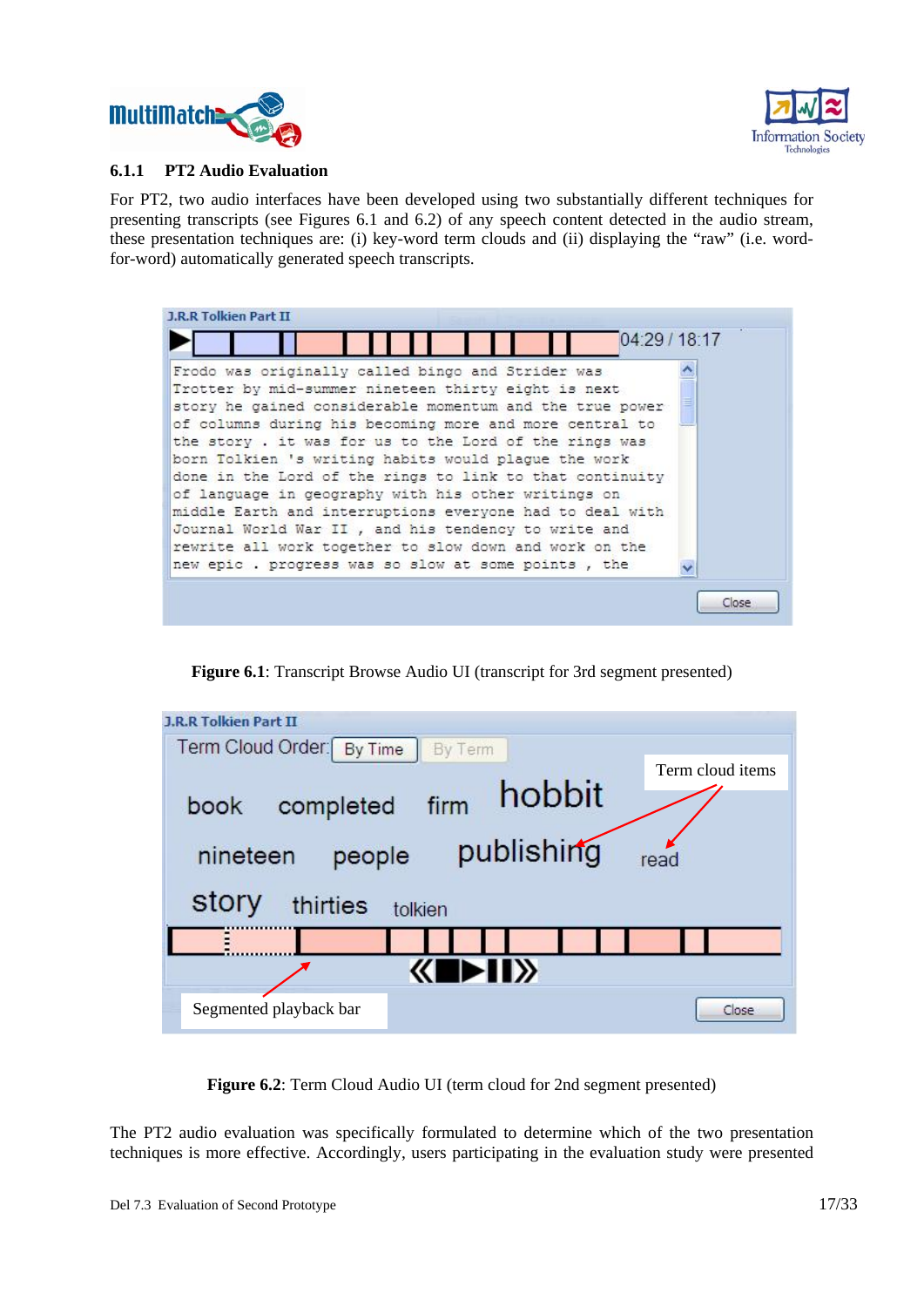



with four search scenarios, two for each audio UI. A "Latin square" arrangement was used to remove order bias of the topics-systems (shown in Table 6.1).

|               | <b>Search Scenario 1</b> | <b>Search Scenario 2</b> | <b>Search Scenario 3</b> | <b>Search Scenario 4</b> |
|---------------|--------------------------|--------------------------|--------------------------|--------------------------|
| User 1        | ASR                      | <b>ASR</b>               | Term Cloud               | Term Cloud               |
| User 2        | Term Cloud               | Term Cloud               | <b>ASR</b>               | <b>ASR</b>               |
| User 3        | <b>ASR</b>               | <b>ASR</b>               | Term Cloud               | Term Cloud               |
| User 4        | Term Cloud               | Term Cloud               | <b>ASR</b>               | <b>ASR</b>               |
| User 5        | <b>ASR</b>               | <b>ASR</b>               | Term Cloud               | Term Cloud               |
| User 6        | Term Cloud               | Term Cloud               | <b>ASR</b>               | <b>ASR</b>               |
| User 7        | <b>ASR</b>               | <b>ASR</b>               | Term Cloud               | <b>Term Cloud</b>        |
| <b>User 8</b> | Term Cloud               | Term Cloud               | ASR.                     | <b>ASR</b>               |
| User 9        | ASR                      | <b>ASR</b>               | Term Cloud               | Term Cloud               |
| User 10       | Term Cloud               | Term Cloud               | <b>ASR</b>               | <b>ASR</b>               |
| User 11       | <b>ASR</b>               | <b>ASR</b>               | Term Cloud               | Term Cloud               |
| User 12       | Term Cloud               | Term Cloud               | <b>ASR</b>               | <b>ASR</b>               |

**Table 6.1**: Latin square experiment design for 12 users and 4 tasks (search scenarios)

Twelve users (7 male and 5 female) were recruited for the study, four from Dublin City University (DCU) and eight from the University of Sheffield. The distribution of participants per age group is detailed in Table 6.2.

| <b>Age Group</b> | <b>Number of Participants</b> |
|------------------|-------------------------------|
| $20 - 24$        |                               |
| $25 - 29$        |                               |
| 30-34            |                               |
| 35-39            |                               |
| 40-44            |                               |
| 45-49            |                               |

**Table 6.2**: Ages of participants recruited for audio evaluation

All of the participants spoke fluent English and worked with (or used) audio data at least once a week. Nonetheless, the users did not generally search for Cultural Heritage data and seldom searched for audio data on the Internet. Only one of these participants had some acquaintance with the PT2 audio interfaces being tested. After completing a training exercise to familiarise themselves with the various audio UI playback controls and information presentation techniques, the participants completed four search tasks (see Appendix B). As they manipulated the audio UIs, observers logged their various interactions, such as the number of times they clicked on the segmented audio playback bar (see Figures 6.1 and 6.2) or closed a top-level window.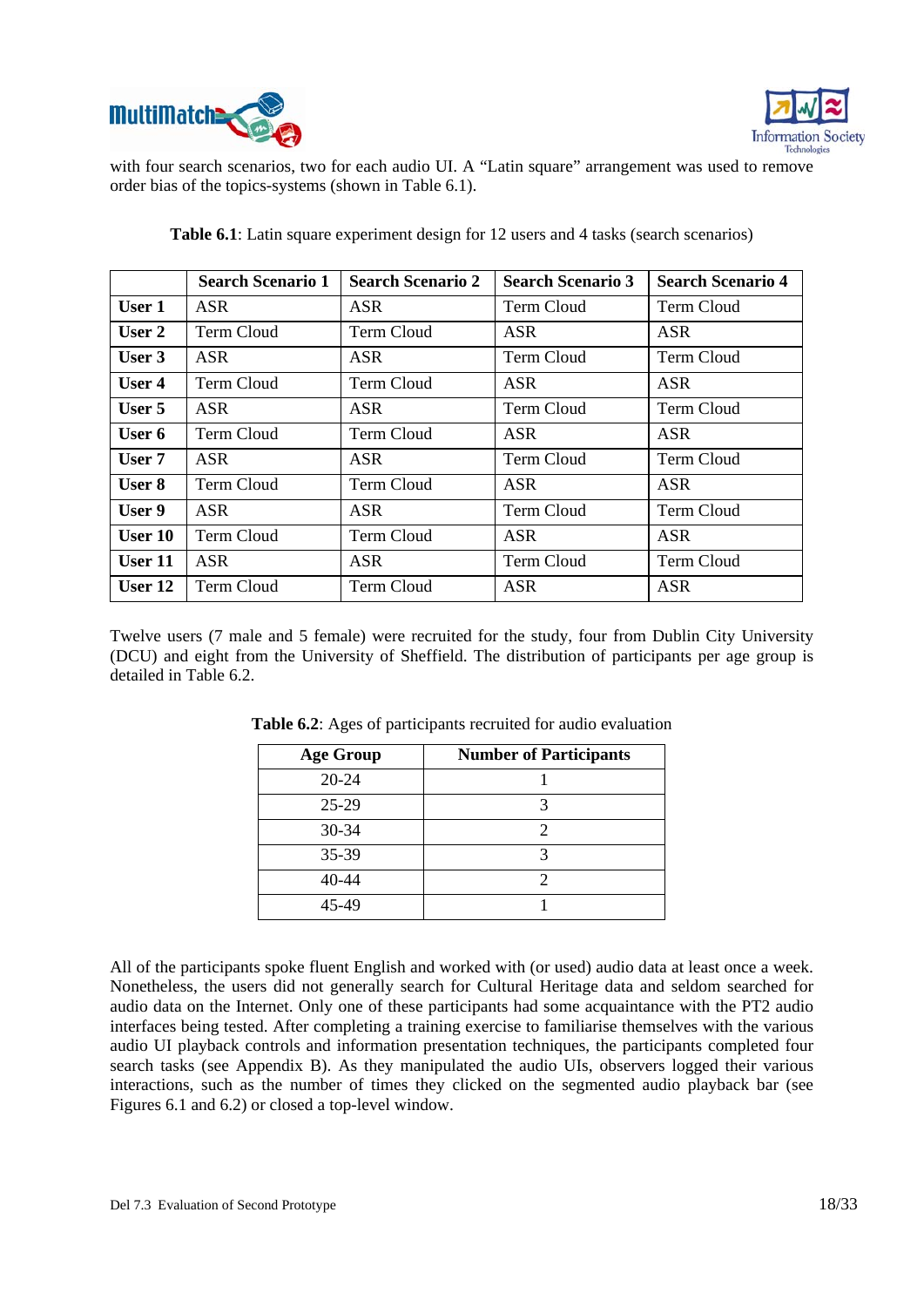



Upon completing the task, users filled in a post-experiment questionnaire eliciting feedback on the audio UIs under evaluation, particularly in relation to the effectiveness of the data visualisation components (the term clouds). These opinions were expressed as ratings on a 7-point Likert Scale, ranging from "Strongly Agree - 1" to "Strongly Disagree - 7" (see Appendix C).

#### **PT2 Audio Evaluation Results**

Responses to the post-experiment questionnaires revealed a slight majority preference for the "Transcript Browse" feature, due to the fact that the key words featured in the term-cloud audio UI (see Figure 6.2) were often deemed not relevant in relation to the search task at hand. Conversely, the full-transcript audio UI allowed users to thoroughly peruse any available speech transcriptions to determine what items were relevant. Four of the twelve participants suggested incorporating both tag/term cloud and full-transcript presentation techniques into a single interface (an implementation option which should be explored for future investigations).

As mentioned previously, users' interaction with both audio UIs was logged for the purposes of measuring interface usability in terms of time-motion measurements. Figure 6.3 compares the total number of minutes spent across users when completing each task on either interface (note: TB in this graph denotes "Transcript Browse" and B denotes "Browse"). On average, users spend more time searching when they use term clouds as opposed to perusing the "raw" speech transcript. Paradoxically, a time-motion analysis of the users' interactions with the two audio UIs (Figure 6.4) reveals that, more often than not, more actions were required in order to get to relevant information on the "Transcript Browse" interface than on the "Browse" interface. This is because to examine all the contents of the text box containing the verbatim speech transcripts, it was usually necessary to perform repeated scrolling actions (a manoeuvre which was neither necessary nor supported on the "Browse" interface).

It should be highlighted, however, that term cloud summarisations did not always prove more efficient with respect to interaction than simply presenting the speech transcripts in a text box. For example, an increase in the number of user actions was noted for Task 3 when executed using the term-cloud interface, an observation which is not surprising since none of the query terms were present in the term clouds and the users were therefore obliged to perform more click-and-play actions to locate relevant information.



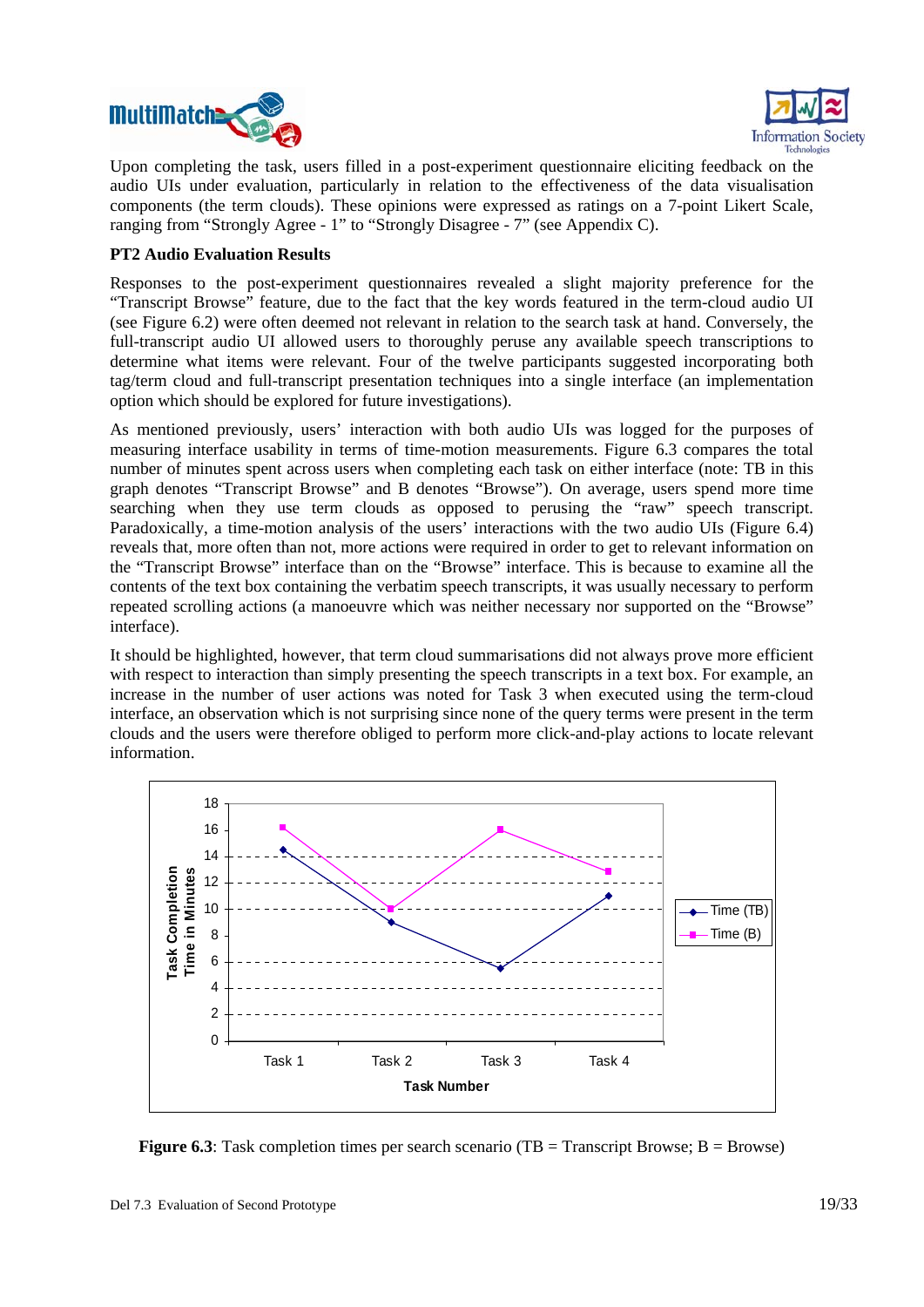





**Figure 6.4**: Number of user actions required for task completion per search scenario

Based on participants' ratings (see Table 6.3), both audio UI interfaces proved easy to master as information retrieval tools, with the only major drawback being some instances of audio plug-in incompatibility<sup>2</sup>. All users found the term cloud presentation technique to be generally helpful, but a substantial number of the participants felt that these term clouds should be *query-sensitive*, i.e. the items in a term cloud should be selected and vary in size and font-colour in direct relation to userdefined query terms. Furthermore, two of the users observed that the update method for the term clouds was sometimes confusing since it was possible for the audio UI to be playing a different segment to that which the term clouds were representing. For the most part, users were neutral in their preferences concerning the possibility of ordering term clouds chronologically or alphabetically; furthermore, it was observed that only three of the eight participants from Sheffield actually used the click-and-play functionality from the term cloud, preferring instead to manipulate playback via the segmented progress bar. Table 2 gives an average rating for each statement across all users  $(1 =$ Strongly Agree,  $2 =$  Quite Agree,  $3 =$  Little Agree,  $4 =$  Neutral,  $5 =$  Little Disagree,  $6 =$  Quite Disagree,  $7 =$  Strongly Disagree).

-

 $2$  Wherever possible, the audio UI testing was conducted on the users' computer systems; unfortunately, there were four occasions when the audio UIs playback functionality failed to work due – in all probability – to some incompatibility with the client's web browser audio plug-in.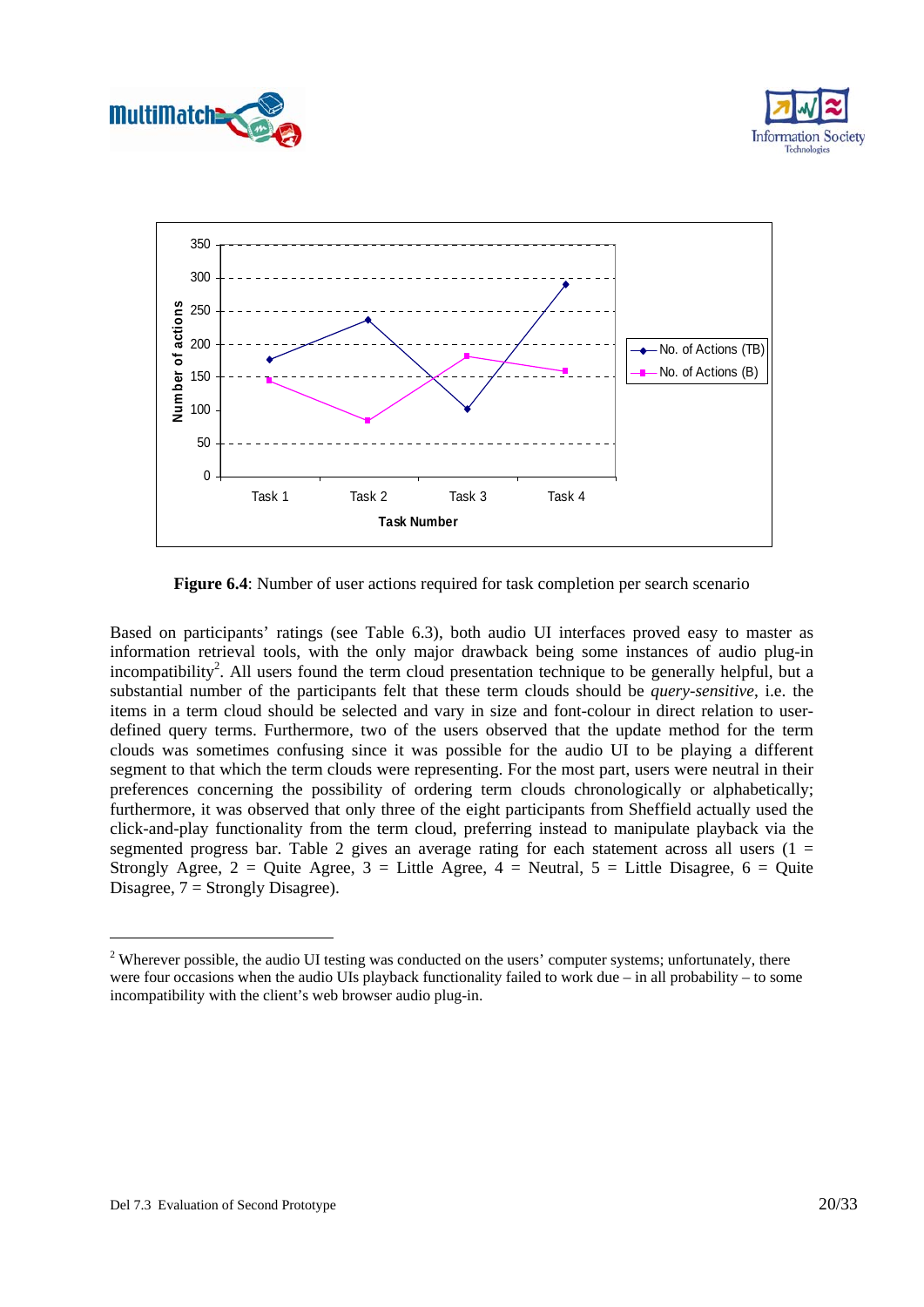



|                                                                                             | <b>Average User</b><br><b>Rating (TB)</b> | <b>Average User Rating</b><br><b>(B)</b> |
|---------------------------------------------------------------------------------------------|-------------------------------------------|------------------------------------------|
| The system is easy to use                                                                   | 1.5                                       | 1.8                                      |
| Learning how to use the system was easy                                                     | 1.6                                       | 1.7                                      |
| The system response time was fast enough                                                    | 2.2                                       | 2.2                                      |
| The system interface allowed me to do the task<br>efficiently                               | 2.8                                       | 2.6                                      |
| I liked the look and feel of the interface                                                  | 2.7                                       | 2.8                                      |
| I liked the colours used.                                                                   | 3                                         | 3                                        |
| I liked the presentation of term clouds                                                     |                                           | 1.5                                      |
| I liked the ordering of the term clouds                                                     |                                           | 3 (Alphabetical)<br>2.5 (Chronological)  |
| I found the term clouds helpful in finding relevant<br>information                          |                                           | 2.6                                      |
| I found the term clouds helpful in navigating<br>through podcasts                           |                                           | 2.5                                      |
| There were few erroneous terms in the term<br>clouds/transcript                             | $4.7(1$ answer<br>missing)                | 2.75                                     |
| There were few irrelevant terms in the term<br>clouds/transcript                            | $3.2$ (1 answer<br>missing)               | 2.5                                      |
| Using term clouds to find information is more<br>effective than using an audio player alone |                                           | $\overline{2}$                           |

**Table 6.3: Average of ratings supplied by users for post-experiment questionnaire statements**

In summary, it would appear – judging from the users' comments – that the ideal speech data presentation technique would be a combination of verbatim transcript display together with querysensitive term clouds. The single most important audio UI shortcoming is that of its incompatibility with certain audio plug-ins, a non-trivial technical issue which constitutes a good starting point for future work in this area.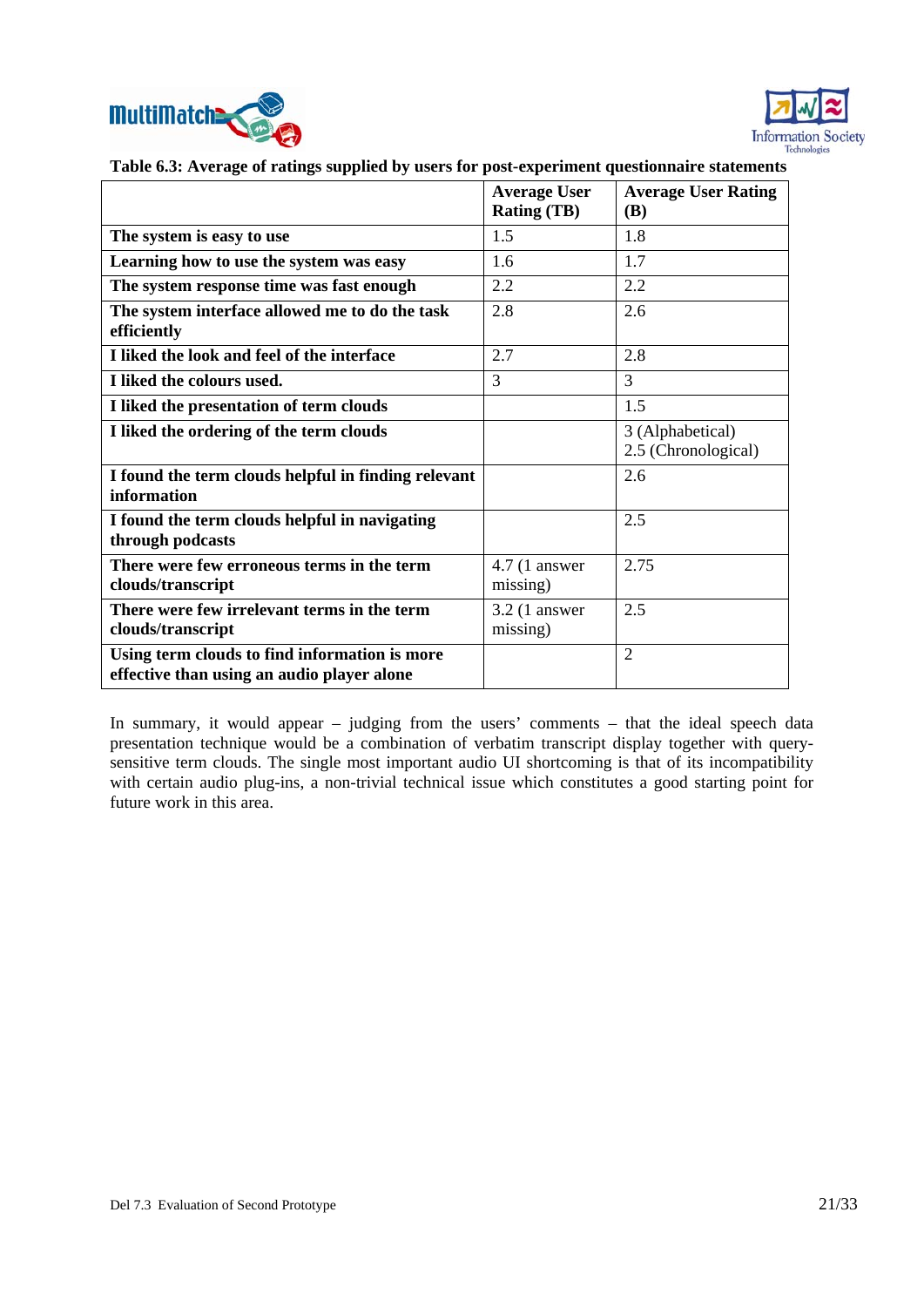





**Figure 6.5**: Intra-document video interface

### **6.1.2 PT2 Video Evaluation**

An *intra*-document evaluation procedure – previously documented in Deliverable 7.2 and in a study by Carmichael et al [2008] – had been established for the first prototype and this was retained, with a few modifications, for evaluation of the PT2 video interface. Users were provided with pre-defined search tasks and asked to locate clip-length segments (i.e. video clips up to 3 minutes' duration) within a given video or audio file. For audio-only material, the search criteria were entirely verbal, i.e. users will be required to find sub-document segments which feature some key word(s) or phrase(s). For video documents, users were also required to identify video footage depicting some scenario that matches any pre-specified search parameters/descriptions (e.g. "*2006 Paris riots*"). An example video evaluation questionnaire is included in Appendix A.



**Figure 6.6**: Inter-document video interface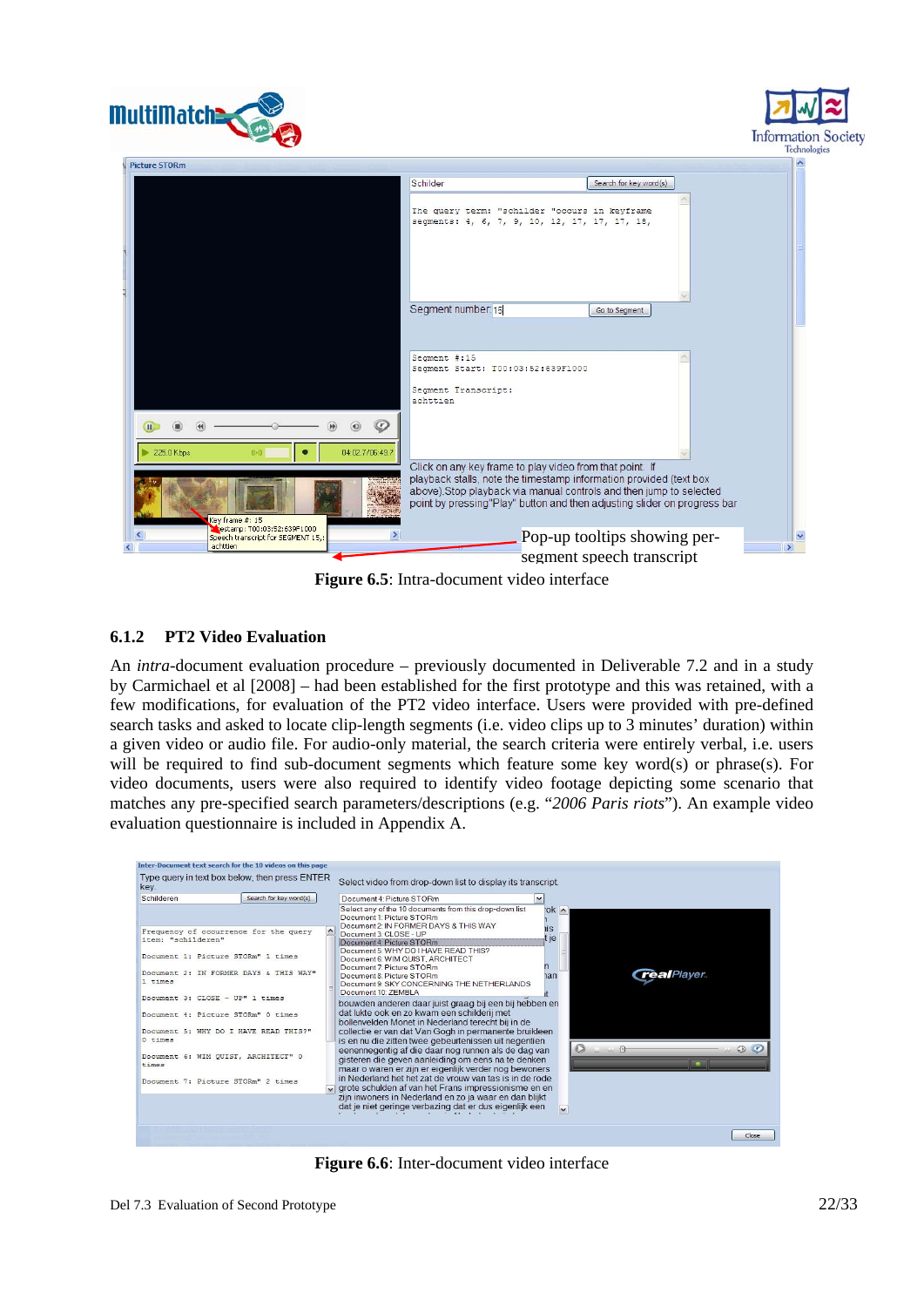



To evaluate the success of the interfaces, users were asked to decide for themselves which video clips were relevant to the search task:

 "…*all of the participants independently viewed the video document in its entirety.... During this final viewing, each assessor was requested once again to select all video segments which were pertinent to the search criteria. The number and quality of segments in this final selection is then regarded as the "ground truth" relevance measure, i.e. the assessor's ideal choice of snippets against which to compare the initial selection made by the same individual when restricted to searching via [the MultiMatch video retrieval sub-system's] summarisation techniques. Any change in an evaluator's initial and final selection of clips is expressed as a shot difference (SD) measure, whereby the actual shots which comprise the clips selected in the first and second rounds are compared to determine the extent of overlap. The following example illustrates the computation of the SD measure: after the second viewing of a selected video, an evaluator chooses two clips, each consisting of ten specific shots. In the first viewing (with the assistance of [the MultiMatch video retrieval sub-system]), the same evaluator had originally selected one clip made up of fifteen shots. If the clip selected during the first round has only five shots which differ from those clips selected in the second round, then the shot difference percentage would be 25.0% (representing the five out of twenty-five shots which differ between the user's selection of clips for the first and second rounds)*." [Carmichael et al, 2008, p. 98].

Apart from a general user evaluation, a second user study was conducted in May 2008, at the B&G headquarters in Hilversum. In this particular investigation, time-motion studies – similar to those described in the section for the audio UI evaluation – were conducted to determine the system's usability and efficiency by professional users of video retrieval systems.

#### **PT2 Video Evaluation Results**

In terms of correctness of automatic classification, the key frame extraction techniques employed and ASR accuracy would appear to be adequate. For the selected video from which 156 key frames were extracted, only three per cent (5 frames) were duplicates; this percentage compares well with state of the art in this domain [3].The key terms spoken in the video appeared in the transcript two out of three times. Neither duplicate shots, nor dropped key terms, had a significant negative effect on the usefulness of how shot level documents were represented in the retrieval process. Seven out of the ten evaluators did not alter selection of segments even after viewing the video file in its entirety. For the three evaluators who did make alterations, their differences in shot selection were 3.8%, 12.6% and 19.0% respectively.

Users' responses to the questionnaire indicated that the provision of speech transcripts played an integral role in locating and identifying relevant clip-length segments. The ten scores of the individual evaluators to the second question of the questionnaire averaged 3.6; the mode score being "5". The comments of one of the evaluators regarding the usefulness of the shot-aligned speech transcripts typify the sentiments of his colleagues: "*…for instance when you see a talking head, the transcript will disclose what this person is talking about*". Representation by the key frame of the entire contents of the video was also judged to be satisfactory and receiving an average rating of 3.9 in response to question 5.1 (b) – see appendices. The only area where there was a notable level of dissatisfaction concerned the speed of the video playback, as evidenced by the evaluators' mean average rating of 2.3 for question 5.1(c). On some occasions, commencement of video playback – when initiated by clicking on a key frame – was excessively delayed due to poor connectivity with the remote streaming server. These bandwidth problems were, in all likelihood, also responsible for occasional deterioration in playback quality (dropping of frames, pixilation etc) which reduced user satisfaction with the video UI's application.

Overall, the qualitative and quantitative assessments of the video UI system conducted in this investigation indicate that the task of selecting relevant clips from some video document is indeed facilitated by the presenting the user with both shot-aligned speech transcripts and a series of key frames which comprehensively summarise the visual contents of a video. There is, however, much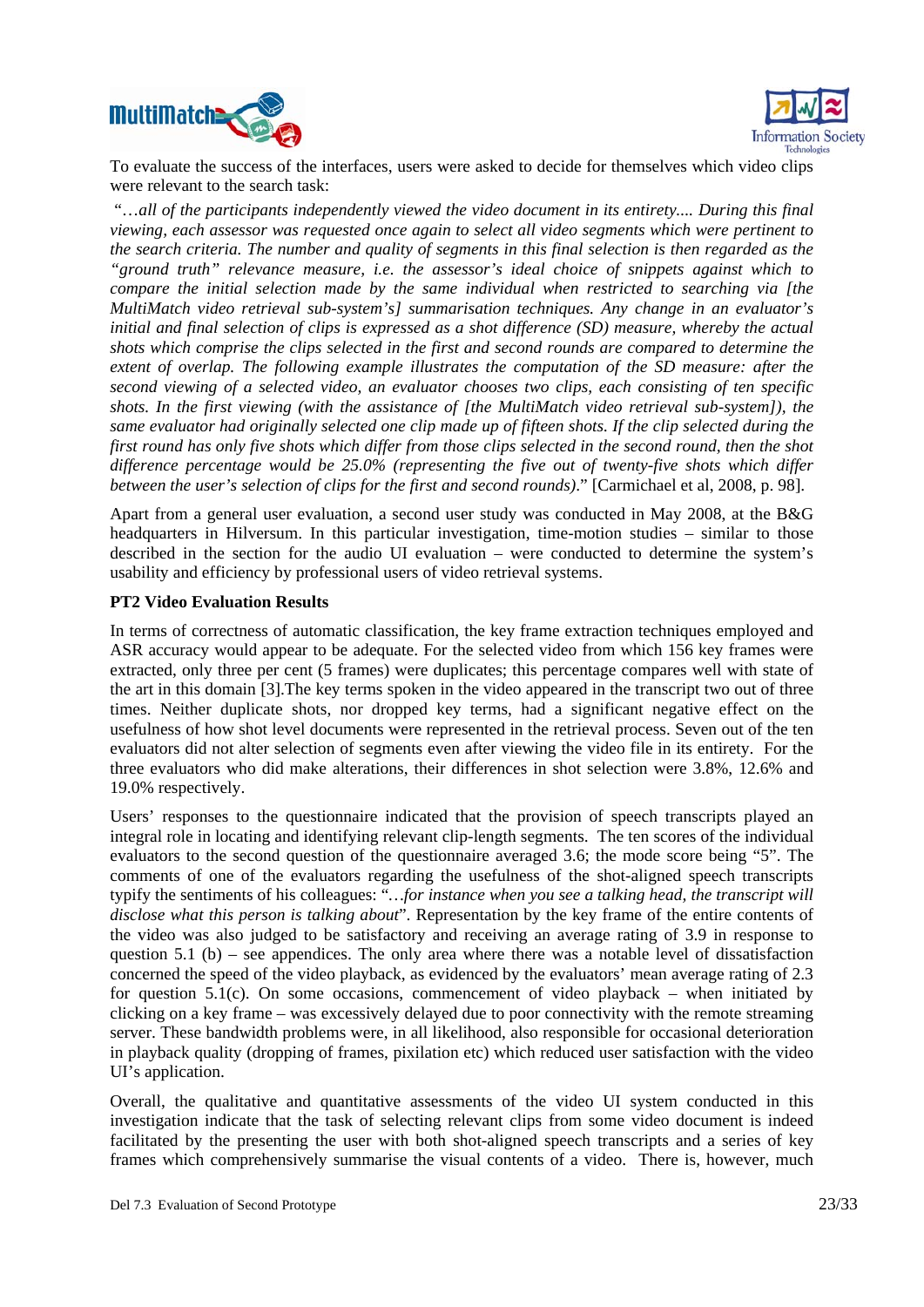



scope for further research in the area of improving the ASR accuracy, especially in the case of videos featuring multilingual speech content.

For the ten B&G professional users who participated in a specific exercise to compare the effectiveness of the PT2 video UI with that of an existing video retrieval system called the *Catalogue*, the average number of mouse clicks clearly indicate that – when searches are successful – the PT2 video UI proves the more effective IR tool. When evaluating overall usability, however, 40% of the B&G professional user group considered both the Catalogue and PT2 video UI interfaces to be too cluttered, suggesting that most of the text boxes could be removed and any information therein presented in the form of tooltip-style pop-up boxes appearing only if the mouse pointer is placed over some other graphical component, such as a key frame image. These user requests to condense available information into a smaller UI footprint are, paradoxically, accompanied by demands for the provision of a greater range of multi-faceted data. The B&G researchers report that it is not unusual for them to receive searchrequests involving personalities or events with which they are unfamiliar, thus it is necessary to conduct a preliminary search – often using the more popular search engines such as Google or Wikipedia – to procure still images and/or audio clips in order to know what the investigated person or object looks and sounds like. Such multimodal preliminary searching is supported by the MultiMatch video UI, which features a specialist image-search interface. Half of the users considered, however, that this image-search interface could be integrated into the principal search page in order to minimise the number of task-related mouse clicks [Carmichael et al, 2008b].

In summary, the PT2 video UI would appear to have fulfilled it's stated functional objectives, i.e. the realisation of a more efficient intra-document multimodal search methodology via the integration of key frame visual summarisation and automatic speech recognition techniques. The principal shortcomings are the occasional slowness of system response for key frame click-and-play functionality along with the speech transcription inaccuracies which can result in the user forming the impression that the information being searched for is not present in the video document when this is not necessarily the case.

| <b>Search</b><br><b>Engine</b> used | Intra-video search<br><b>Task Description</b>                            | Avg. No.<br>of Mouse<br>clicks | Avg.<br><b>Time</b><br>Taken<br>(sec.) | <b>Failed</b><br><b>Searches</b> |
|-------------------------------------|--------------------------------------------------------------------------|--------------------------------|----------------------------------------|----------------------------------|
| PT2 Video<br>UI                     | Locate spoken<br>instance of term<br>"decoratie" [correct<br>ASR]        | 7.4                            | 17.6                                   | $\Omega$                         |
| Catalogue                           | Locate spoken<br>instance of term<br>"Maria Callas"<br>[ASR unavailable] | 29.7                           | 58.3                                   |                                  |
| PT2 Video<br>UI                     | Locate spoken<br>instance of term<br>"Maria Callas"<br>[incorrect ASR]   | 41.3                           | 77.2                                   | $\overline{\mathcal{A}}$         |
| Catalogue                           | Locate spoken<br>instance of term<br>"decoratie" [ASR<br>unavailable]    | 33.5                           | 43.5                                   | $\Omega$                         |

| <b>Table 4:</b> User time-motion measurements for search tasks |
|----------------------------------------------------------------|
| (average times for each 5-member subgroup as a whole)          |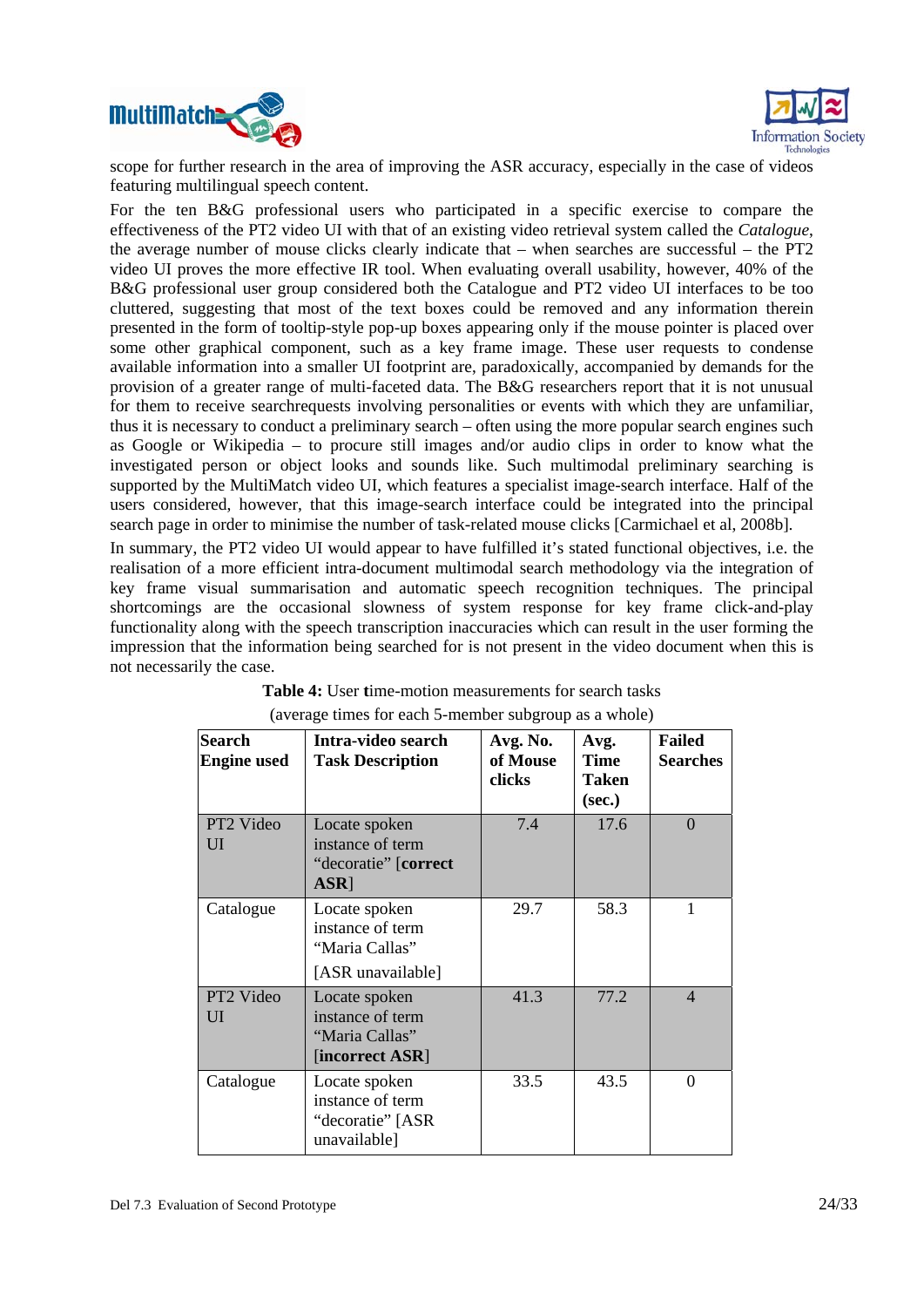



# **References**

- Buckland, M.., Gey, F., "The relationship between Recall and Precision", Journal of the American Society for Information Science, Volume 45 Issue 1, pp. 12 – 19, January, 1994.
- Carmichael, J., Larson, M., Marlow, J., Newman, E., Clough, P., Oomen, J., Sav, S., "Multimodal Indexing of Digital Audio-Visual Documents: a case study for Cultural Heritage Data", *Proceedings of the Sixth International Workshop on Content-Based Multimedia Indexing*, pp. 93 – 100, June, 2008.
- Carmichael, J., Clough, P., Newman, E., Jones, G., "Multimedia Retrieval in MultiMatch: The Impact of Speech Transcript Errors on Search Behaviour", Proceedings of the 2008 Information Access to Cultural Heritage (IACH '08) workshop, Aarhus, Denmark, September 2008.
- Cox, S., Rose, R., "Confidence Measures for the SWITCHBOARD database" *Proceedings of the International Conference on Acoustics, Acoustics, Speech, and Signal Processing* (ICAASSP), **1**, 509-511, 1996.
- Jones, G.J.F., Fantino, F., Newman, E., Zhang, Y., "Domain-Specific Query Translation for Multilingual Information Access Using Machine Translation Augmented With Dictionaries Mined From Wikipedia", *Proceedings of the 2nd International Workshop on Cross Lingual Information Access (CLIA 2008)*, Hyderabad, India, pp 34-41, January, 2008.
- Zhang, Y., Jones, G.J.F., Zhang, K., "Dublin City University at CLEF 2007: Cross-Language Speech Retrieval (CL-SR) Experiments", *Proceedings of the CLEF 2007: Workshop on Cross-Language Information Retrieval and Evaluation*, Budapest, Hungary, 2007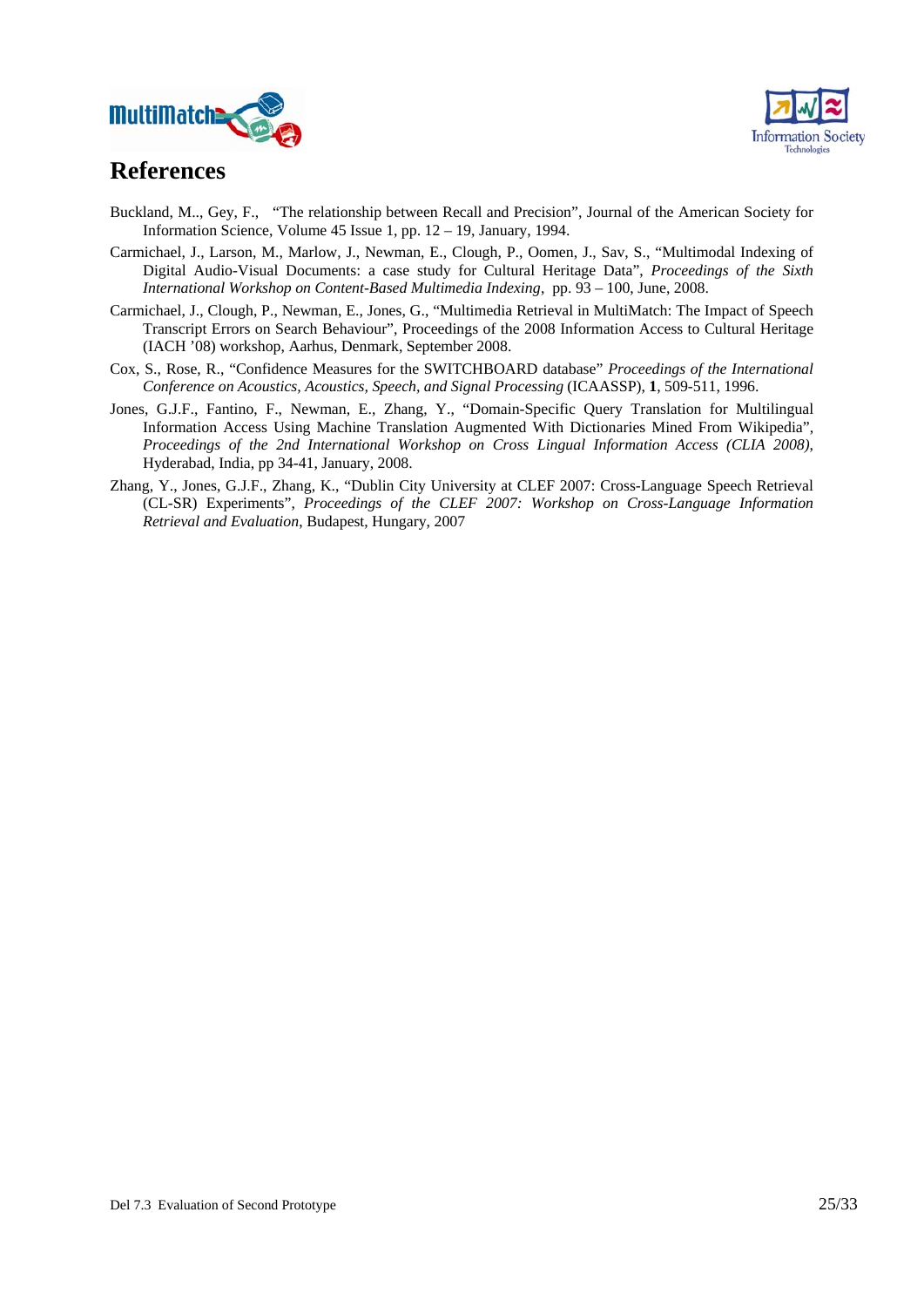



## **APPENDIX A: Video Evaluation Protocol Document**

## **TASK 1: TO BE DONE WITH B&G CATALOGUE**

### **Find a video**

You are looking for some material from a documentary that focuses on the career, life and death of a man named Pier Paolo Pasolini.

This is a Dutch-language video that was first shown on 31st August 1981.

What is the title of this video?

#### **Find a segment**

Your client would like a 5-second clip of Pier Paolo Pasolini talking (in any context.) Please locate an appropriate segment and write down the approximate timestamps of this segment.

**What are the timestamps?** 

### **Find a part of the video (visual)**

Use the display of video keyframes to find the part near the beginning of the video showing a newspaper headline that reads "Pasolini assassinato." (Approximate timestamp 03:31)

Play the video from this point, and see if you can read the name of the newspaper (written in the upper left hand corner.)

What is the newspaper called?

#### **Find a part of the video (spoken)**

Now you would like to find a part in the video that mentions a person called Maria Callas. This is between timestamps 28:00 and 30:00.

At which point in time is the name "Maria Callas" mentioned?

Now you would like to find a part in the video in which the word "Renaissance" is spoken. Again, this is between timestamps 28:00 and 30:00.

At which point in time is the word "Renaissance" spoken?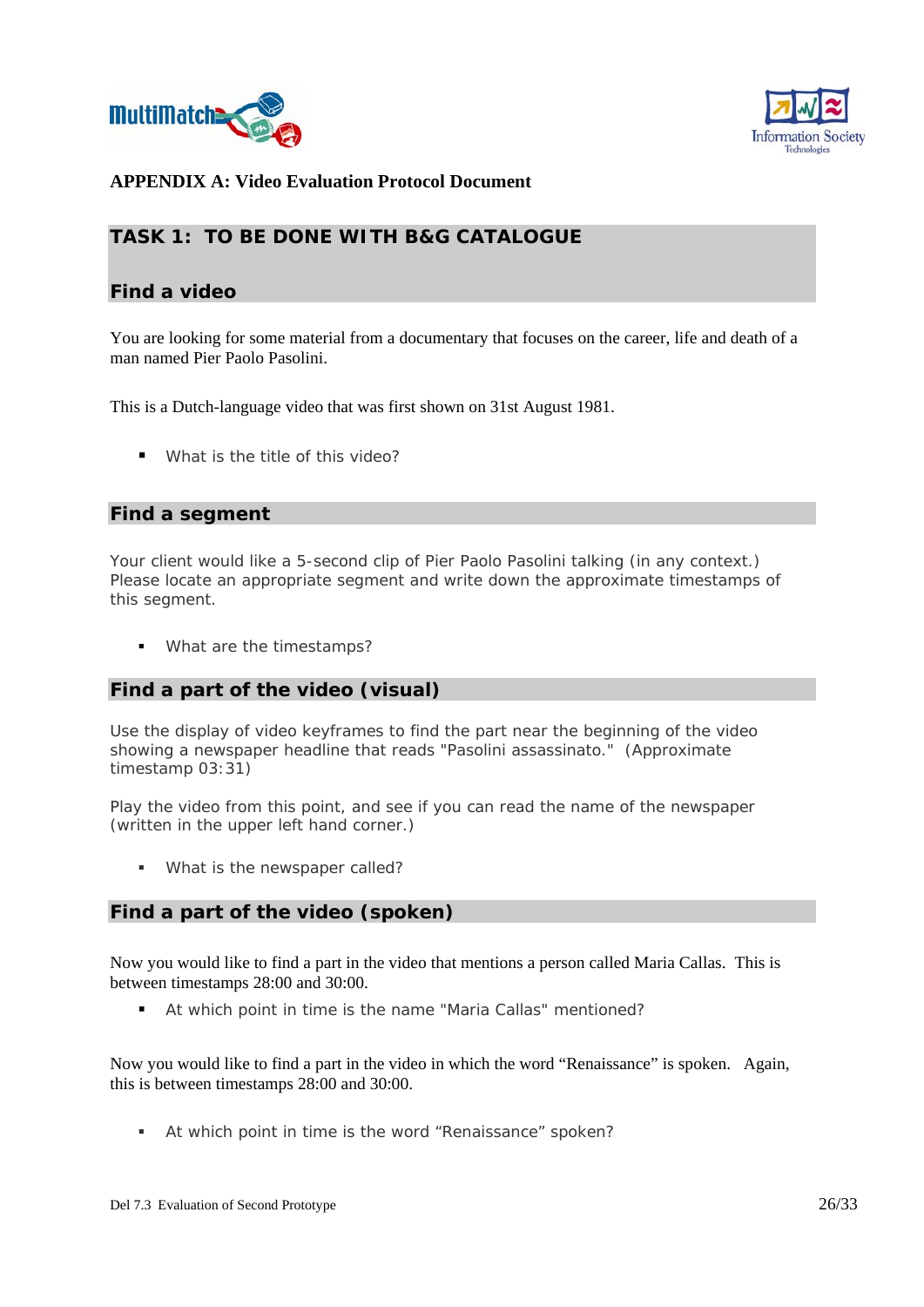



How easy were the following tasks?

|                                                              | Very easy |               |  |  | Not at all easy |  |               |  |
|--------------------------------------------------------------|-----------|---------------|--|--|-----------------|--|---------------|--|
| Finding the video                                            |           |               |  |  |                 |  | 1 2 3 4 5 6 7 |  |
| Finding a clip in the video                                  |           | 1 2 3 4 5 6 7 |  |  |                 |  |               |  |
| Identifying the writing in<br>the keyframe (newspaper title) |           |               |  |  |                 |  | 1 2 3 4 5 6 7 |  |
| Finding spoken words<br>(Maria Callas)                       |           |               |  |  |                 |  | 1 2 3 4 5 6 7 |  |
| Finding spoken words<br>(Renaissance)                        |           |               |  |  |                 |  | 1 2 3 4 5 6 7 |  |

# **TASK 2: TO BE DONE WITH MULTIMATCH SYSTEM Find a video**

You are looking for some material from a news program that discusses a recent work by the architect Rem Koolhaas.

This was broadcast on 15th November of 2003.

What is the title of the program?

#### **Find a segment**

Your client would like a 5-second clip of Koolhaas talking (in any context.) Please locate an appropriate segment and write down the approximate timestamps of this segment.

**What are the timestamps?** 

### **Find a part of the video (visual)**

Click on the link below the video you want to watch that says "play video." You may have to wait some time for it to load, so please be patient and do not click this link more than once if the yellow "searching" message is displayed.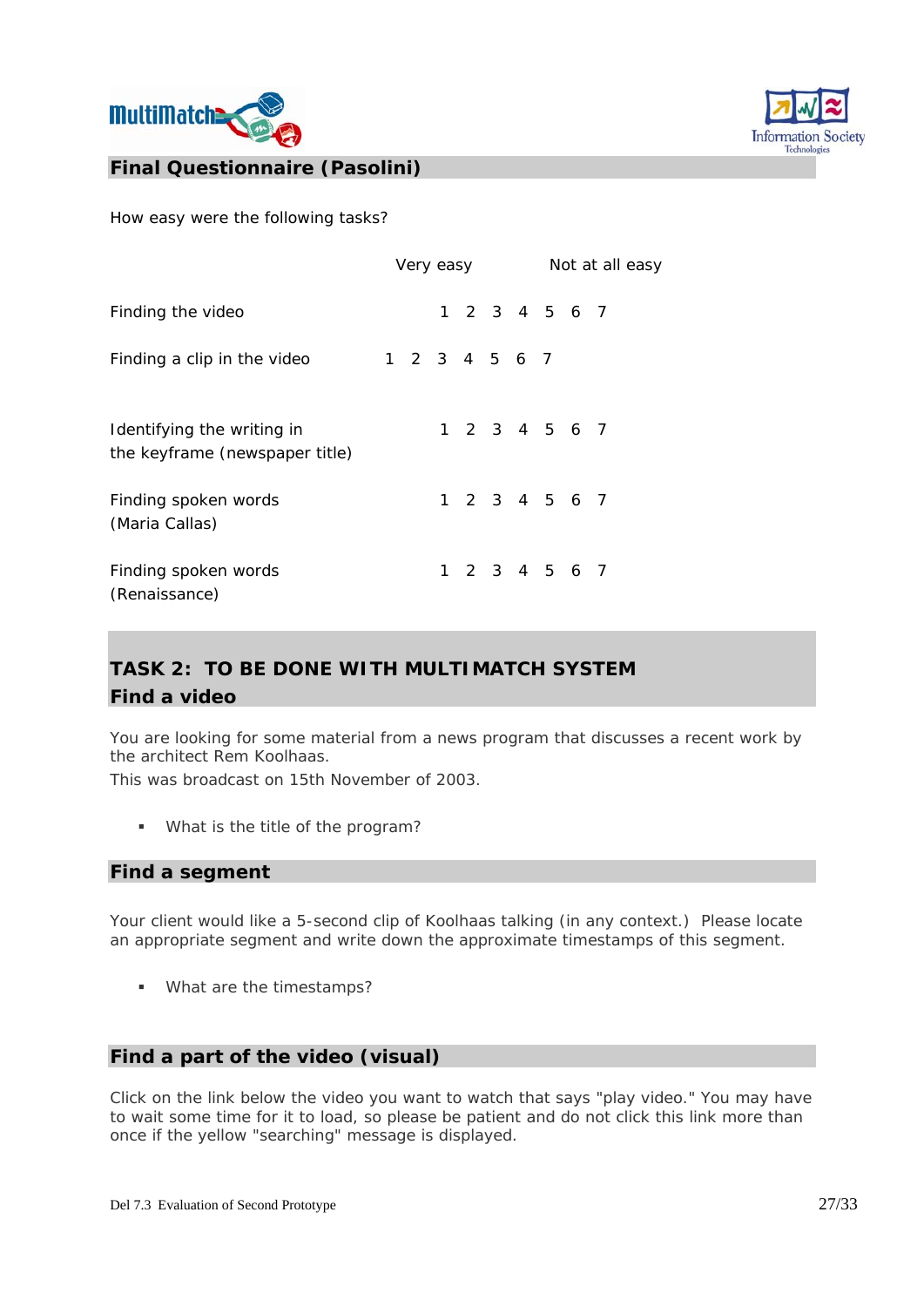



Once the video has loaded, use the sliding bar of images from the video (keyframes) to find four keyframes showing a map of Turkey. Click on the final keyframe of this series (around timestamp 01:50.) If you click on this keyframe, the video will start playing at this point. If you are prompted for a username and password, enter Username: multimatch2 Password: f64ty1

Once the video has started to play from that point, you will see two boxes with black arrows pointing to the sites of 2 explosions.

What are the names of the two sites?

## **Find a part of the video (spoken)**

Now you would like to find a part in the video in which Rem Koolhaas is being interviewed and he says the word "crisis." This is between timestamps 20:00 and 23:00.

To do this, you can search through the automatically generated transcript of the video's audio content. Enter your query term (crisis) into the box above the video and press enter.

Then if you scroll down to the third box below the video, you will see the segment(s) in which this term is mentioned. You can then manually navigate to that segment in the filmstrip and click on it to start playing from that point.

- In which segment of the video is the word "crisis" spoken?
- At what point in time does the segment start?

Now, please play the part of the video mentioning "crisis" by clicking on the appropriate keyframe (in case you did not find it earlier, it is at Timestamp 0:22:11, the image showing a closeup of Koolhaas talking

Click this keyframe so the video starts playing at this point. Listen to the words being spoken by the narrator and compare them The words that are written in the transcript box below the keyframes ("van het Duitse rendement een opeenvolging werven crisis is een het gebouw ligt de lopende plek van de stad te die eigenlijk alle lagen van de sinds de heeft meegemaakt de ontvangstruimte van de ambassadeur")

How closely do the spoken words correspond to the written words?

 $\Box$  Not at all (0% overlap)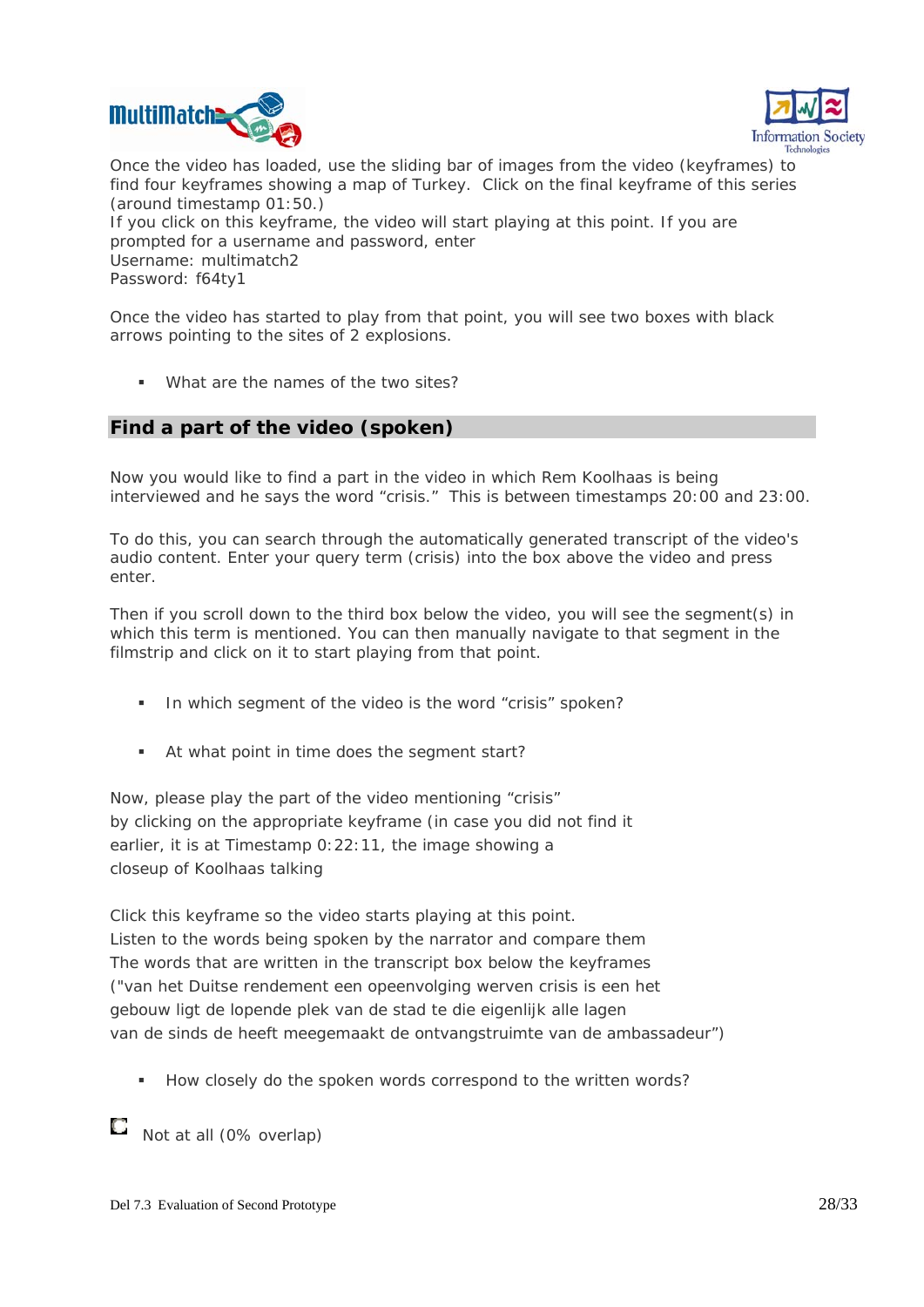



- О Not well (~25% correct)
- $\Box$ Somewhat (~50% correct)
- О Mostly (~75% correct)
- O Totally (~100% correct)

Now you would like to find a part in the video in which the word "Potsdamer Platz" is spoken. Again, it is between timestamps 20:00 and 23:00.

- In which segment is "Potsdamer Platz" mentioned?
- At what timestamp does the segment start?

## **Final Questionnaire (Koolhaas)**

How easy were the following tasks?

|                                                                                    | Very easy |  |           |  |                               |  |              |  |               |  | Not at all easy |  |  |
|------------------------------------------------------------------------------------|-----------|--|-----------|--|-------------------------------|--|--------------|--|---------------|--|-----------------|--|--|
| Finding the video                                                                  |           |  |           |  | 1 2 3 4 5 6 7                 |  |              |  |               |  |                 |  |  |
| Finding a clip in the video                                                        |           |  |           |  | 1 2 3 4 5 6 7                 |  |              |  |               |  |                 |  |  |
| Identifying the writing in<br>the keyframe (explosion sites)                       |           |  |           |  | 1 2 3 4 5 6 7                 |  |              |  |               |  |                 |  |  |
| Finding spoken words<br>(crisis)                                                   |           |  | $1 \quad$ |  | 2 3 4 5 6 7                   |  |              |  |               |  |                 |  |  |
| Finding spoken words<br>(Potsdamer Platz)                                          |           |  | 1         |  | 2 3 4 5 6 7                   |  |              |  |               |  |                 |  |  |
| How useful were the following features?                                            |           |  |           |  |                               |  |              |  |               |  |                 |  |  |
|                                                                                    |           |  |           |  | Very useful Not at all useful |  |              |  |               |  |                 |  |  |
| Click and play keyframe functionality                                              |           |  |           |  |                               |  | $\mathbf{1}$ |  | 2 3 4 5 6 7   |  |                 |  |  |
| Being able to view the automatically<br>generated transcript of the spoken words   |           |  |           |  |                               |  | $\mathbf{1}$ |  | 2 3 4 5 6 7   |  |                 |  |  |
| Being able to search the automatically<br>generated transcript of the spoken words |           |  |           |  |                               |  |              |  | 1 2 3 4 5 6 7 |  |                 |  |  |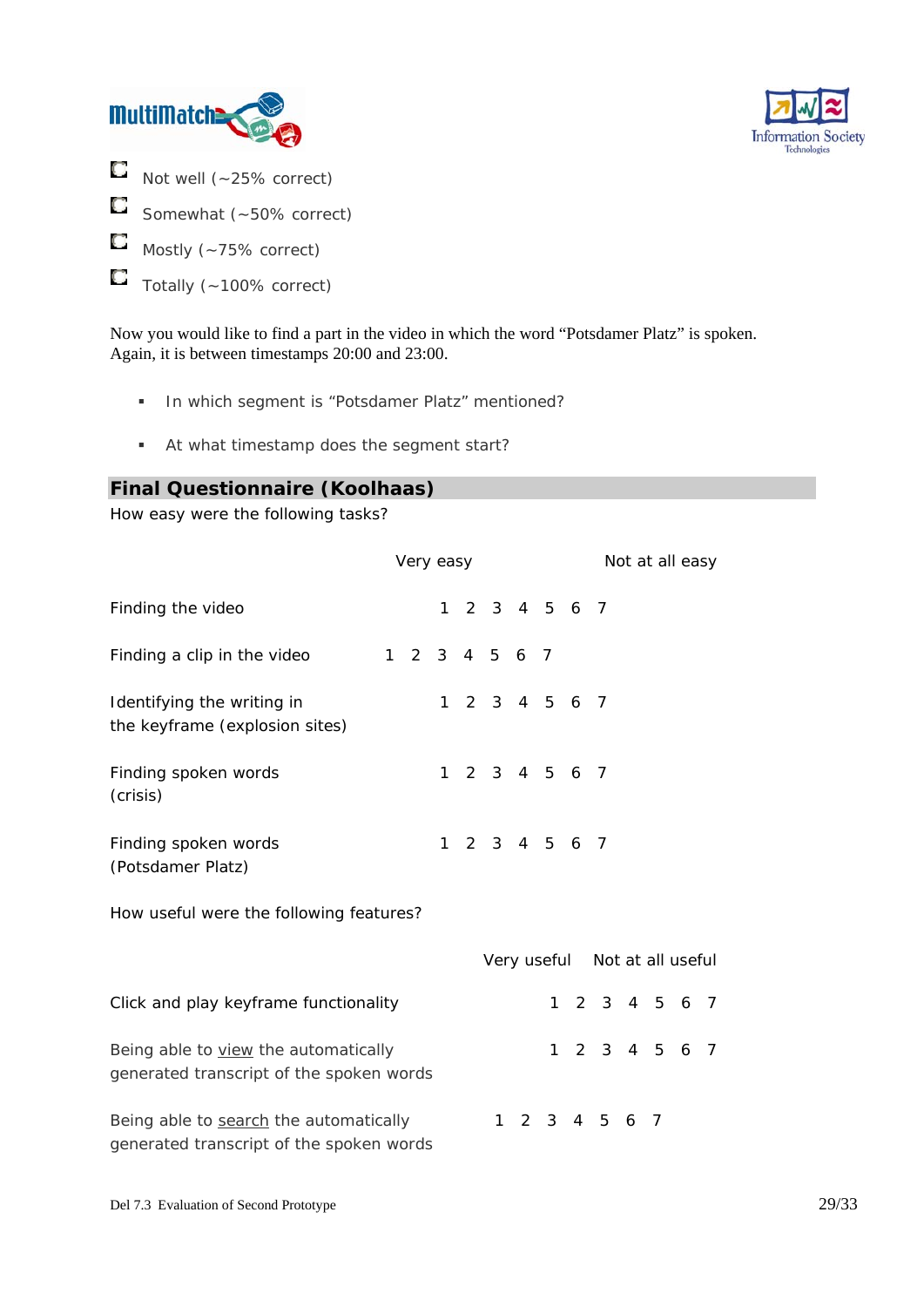



How helpful would the following features be?

|                                                                                                       |  | Very helpful  | Not at all helpful |  |  |               |  |  |
|-------------------------------------------------------------------------------------------------------|--|---------------|--------------------|--|--|---------------|--|--|
| Having tag clouds (key terms)<br>instead of pure audio transcripts to<br>represent the spoken content |  |               |                    |  |  | 1 2 3 4 5 6 7 |  |  |
| Being able to manually<br>fix incorrect parts of the audio transcript<br>for future reference         |  |               |                    |  |  | 1 2 3 4 5 6 7 |  |  |
| Being able to identify and signal<br>the language being spoken<br>(for multilingual videos)           |  | 1 2 3 4 5 6 7 |                    |  |  |               |  |  |

What other features would help you locate video material in your daily work?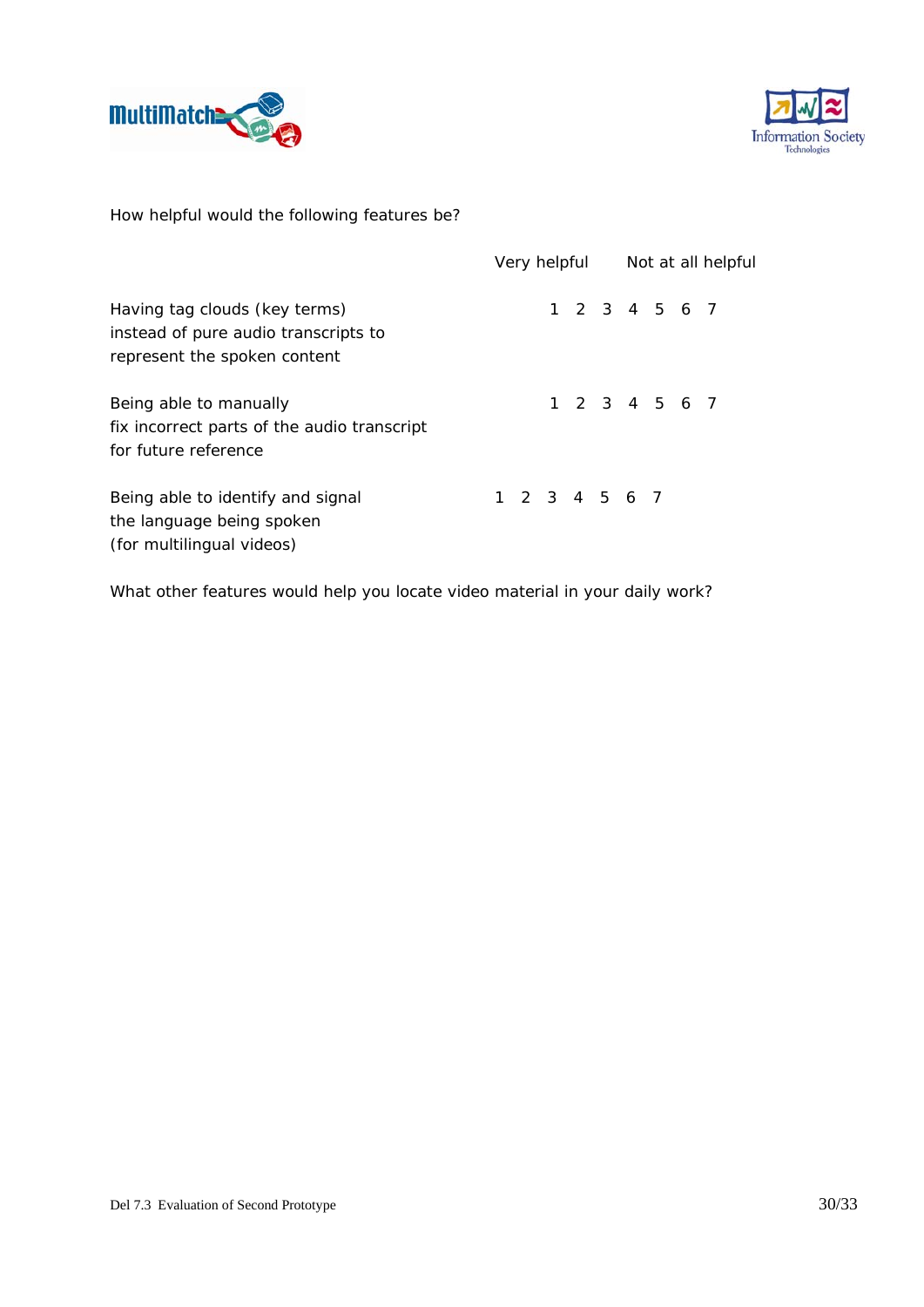



# **APPENDIX B: Audio Evaluation Protocol Document I**

## **Multimatch Audio Browser Tests -**

Please read the following instructions carefully. If you encounter any problems, please do not hesitate to ask.

### **Participant 2:**

**Complete the following 4 tasks. When answering, please write down the title of the relevant podcast/result, and – in the case of "Transcript Browse" – the timing information, e.g. "***found answer/information in Podcast entitled "St. George's Day***" at 4 min. 13 seconds". There is no time-limit on this experiment.** 

Please go to http://homer.multimatch.hostedbyfdi.net:8090/audio/</u> to begin **your tasks.** 

#### **Using Browse Only:**

#### **Task 1:**

Find out information about the movie adaptation of the life of Beethoven

#### **Task 2:**

Find out information about women joining the Order of the Garter.

#### **Using Transcript Browse:**

#### **Task 3:**

Find out what the original names for Frodo and Strider were in J.R.R. Tolkien's book "Lord of the Rings".

#### **Task 4:**

Find information about any Russian composers who were suppressed during the Soviet regime (information you find must include the names of composers discussed).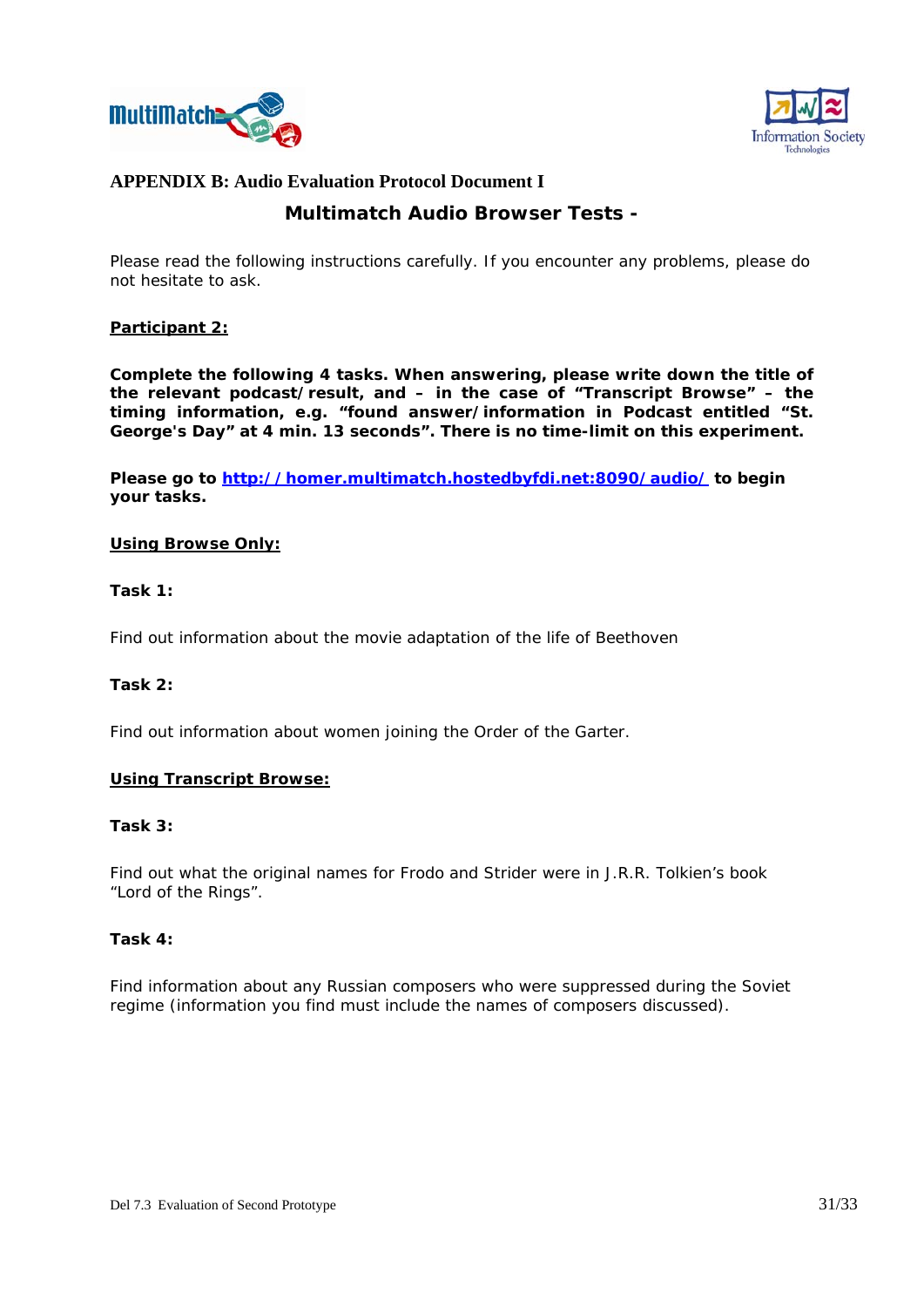



**APPENDIX C: Audio Evaluation Protocol Document II**

## **POST-TEST QUESTIONNAIRE**

**Multimatch Audio Search Experiments 2008, Dept. of Information Studies, The University of Sheffield** 

X **What is your overall impression of the system you have used?** 

▶ Which feature of the interface did you find most useful? Transcript Browse \_\_\_ Browse \_\_\_

**Why?**